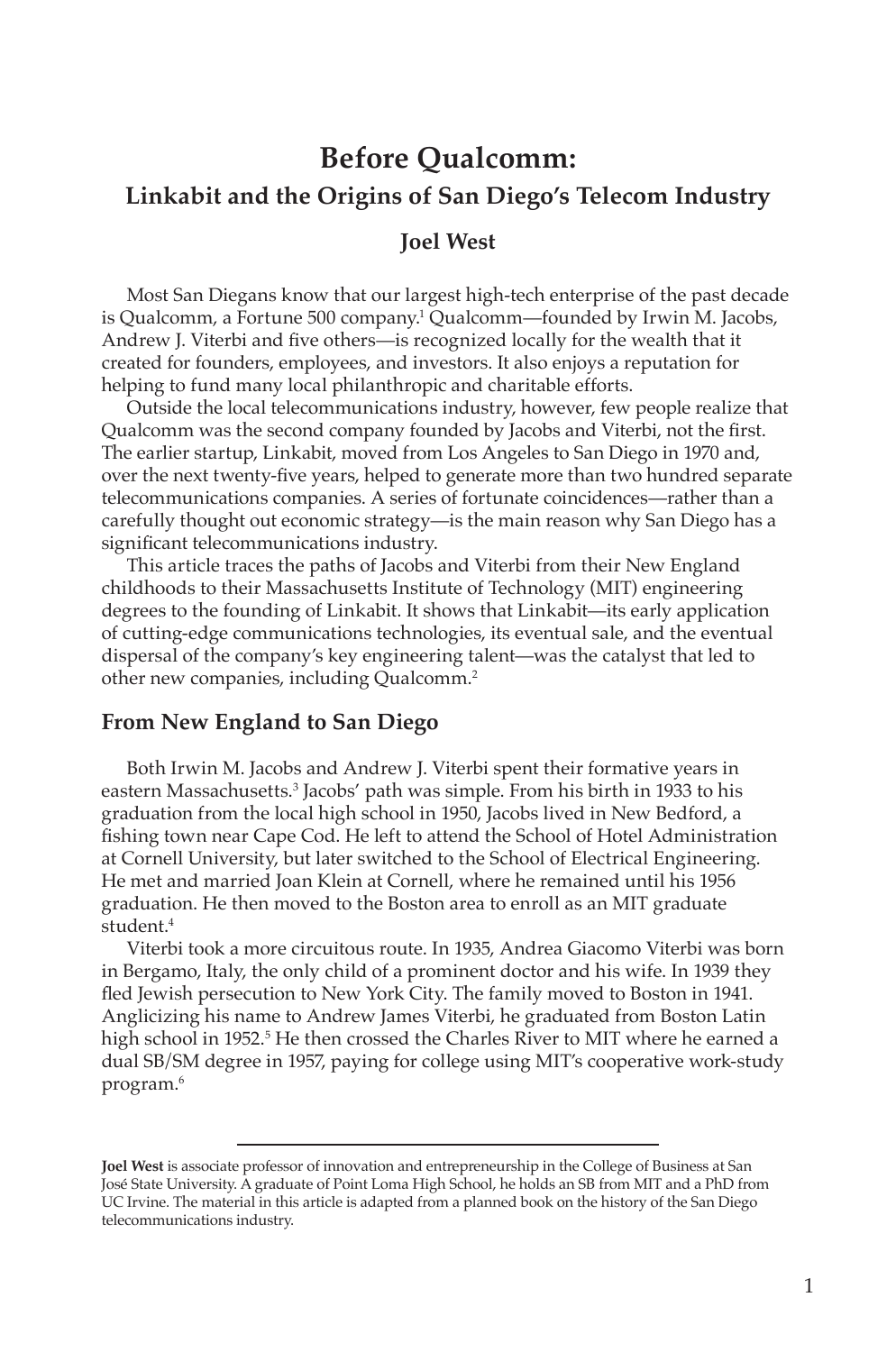Although they do not recall crossing paths, both men were graduate students from 1956 to 1957 in MIT's top-ranked electrical engineering department. During the 1950s and 1960s, MIT researchers led the world's research in information theory, which would later enable the digital transformation of the communications industry. Claude Shannon, the father of information theory, was a professor in the department from 1956 to 1978, although he was semi-retired after 1966.<sup>7</sup>

Of the two young men, Viterbi was the first to come to California, interviewing for a series of aerospace-related jobs in the Los Angeles area. He chose a position in the communications group of the Jet Propulsion Laboratory (JPL) in Pasadena, the California Institute of Technology (Caltech) lab that was sponsored by the US Army until it was transferred to the newly created National Aeronautics and Space Administration (NASA) in October 1958. In June 1957, Viterbi moved with his parents out to Los Angeles. He met Erna Finci later that year, and they were married in 1958. Soon, his JPL salary was supporting his extended family that included his parents, his wife, and their first two children.

At JPL, Viterbi worked on communications with unmanned satellites, including



*In this picture featured on the back cover, JPL scientists review data from Explorer I after the January 1958 launch of the first American satellite. Andrew Viterbi, center, is looking at a printout of telemetry data. Courtesy of the USC Viterbi School of Engineering.*

Explorer I, the first American satellite, and then on probes to the moon, Venus, and Mars. Working full-time at JPL, he enrolled in a PhD program in engineering at the University of Southern California (USC) and eventually earned his doctorate in 1962. The following year, he joined the faculty at the University of California, Los Angeles (UCLA) as an untenured engineering professor. He continued to consult with JPL and, later, other NASA operations. While at UCLA, he made the scientific breakthrough on digital communications decoding—the Viterbi algorithm—which later brought him top awards in electrical engineering, communications, and information theory.8

Jacobs, after completing his Sc.D. dissertation in 1959, remained at the MIT electrical engineering department as an assistant, then associate, professor. He began working with Prof. John Wozencraft on a textbook on digital communications, *Principles of Communication Engineering,* which

eventually became the standard textbook for MIT's senior communications engineering class; a classic worldwide, it is still available on Amazon.com today.9 In 1963, he met Viterbi at a conference and realized that they had a common interest. Jacobs, obtaining a leave from MIT, spent one year at JPL from 1964 to 1965, driving to and from California in a used van with his wife Joan and their three sons.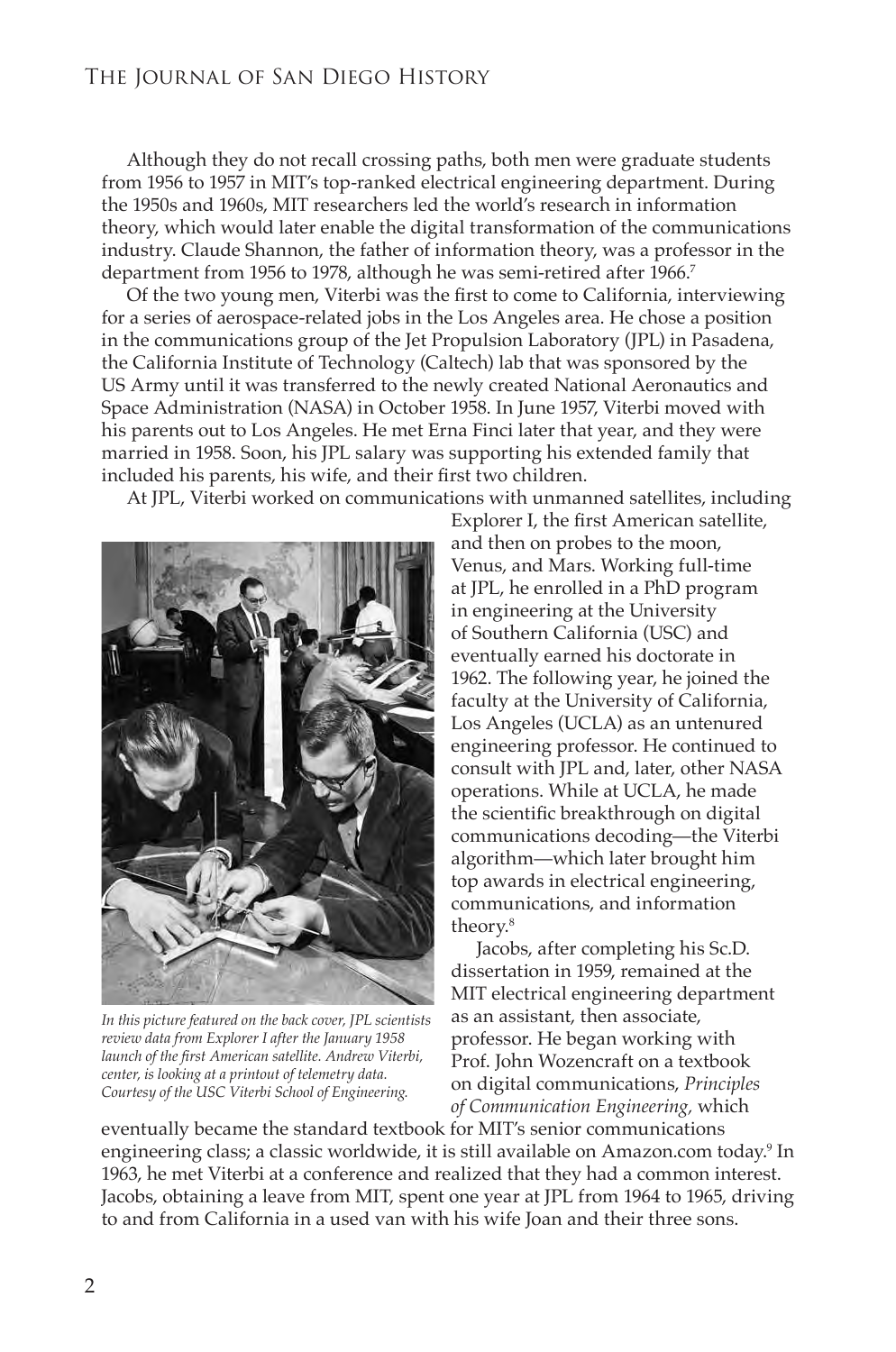In the fall of 1965, after returning to MIT, Jacobs was invited to a job interview by one of his Cornell professors, Henry Booker, who had since moved to the University of California, San Diego (UCSD) to found its Department of Applied Electrophysics.10 Jacobs flew out to San Diego for the job interview and then returned to Boston. As he told a 1999 interviewer:

> [Joan and I] talked it over, and as much as we liked California, and the idea of moving to a new university, and an opportunity to really start something from scratch, we had all our family back on the east coast, friends, and career. So we called up and turned the job down….For two days, we were miserable with the decision. The second day turned out to be a really rainy day, and I left MIT and took the subway up to Harvard Square. I got out and there were these huge crowds waiting for the buses to Arlington,



*Irwin M. Jacobs, a relatively new member of UCSD's Applied Electrophysics Department, in 1966-67. Courtesy of Irwin M. Jacobs.*

and people were pushing their way through. I finally managed to get on the fourth bus, and I was standing in the rear of the bus, I had wet clothing, everybody's clothing was wet, and about halfway to Arlington, the clothing began to dry and this terrible odor filled the bus. I got home and I said, "You know, we really do want to go to California." So we called up and said, "Well, we're ready to come." And the position was still open, so out we came.<sup>11</sup>

Jacobs and his family moved to La Jolla where he joined the UCSD faculty in time for the 1966 fall quarter.

#### **Founding of Linkabit**

In 1967 or 1968, Jacobs, Viterbi, and one of Viterbi's UCLA colleagues, fellow MIT alumnus Leonard Kleinrock, attended a conference on NASA communications held at the NASA Ames Research Center in Mountain View, California.12 Flying back from the conference, Jacobs recalls saying that he had more consulting requests than he could accept; the three men agreed to create a company to consolidate their government and industry consulting efforts. The new firm, Linkabit, was incorporated in October 1968. At first, the corporation's offices were located at Kleinrock's Brentwood home. Later, they moved to Westwood, within walking distance of the UCLA engineering building where Viterbi and Kleinrock both worked.13

In 1969, Kleinrock and the others had a falling out and the former left Linkabit, retaining a minority equity stake. That year, Kleinrock installed in his UCLA lab the computer that was the first endpoint of what would become the ARPANET, forerunner of the Internet.<sup>14</sup>

The first engineer hired by Linkabit was Jerrold Heller, an MIT graduate student who had followed his advisor Jacobs to San Diego to finish his doctorate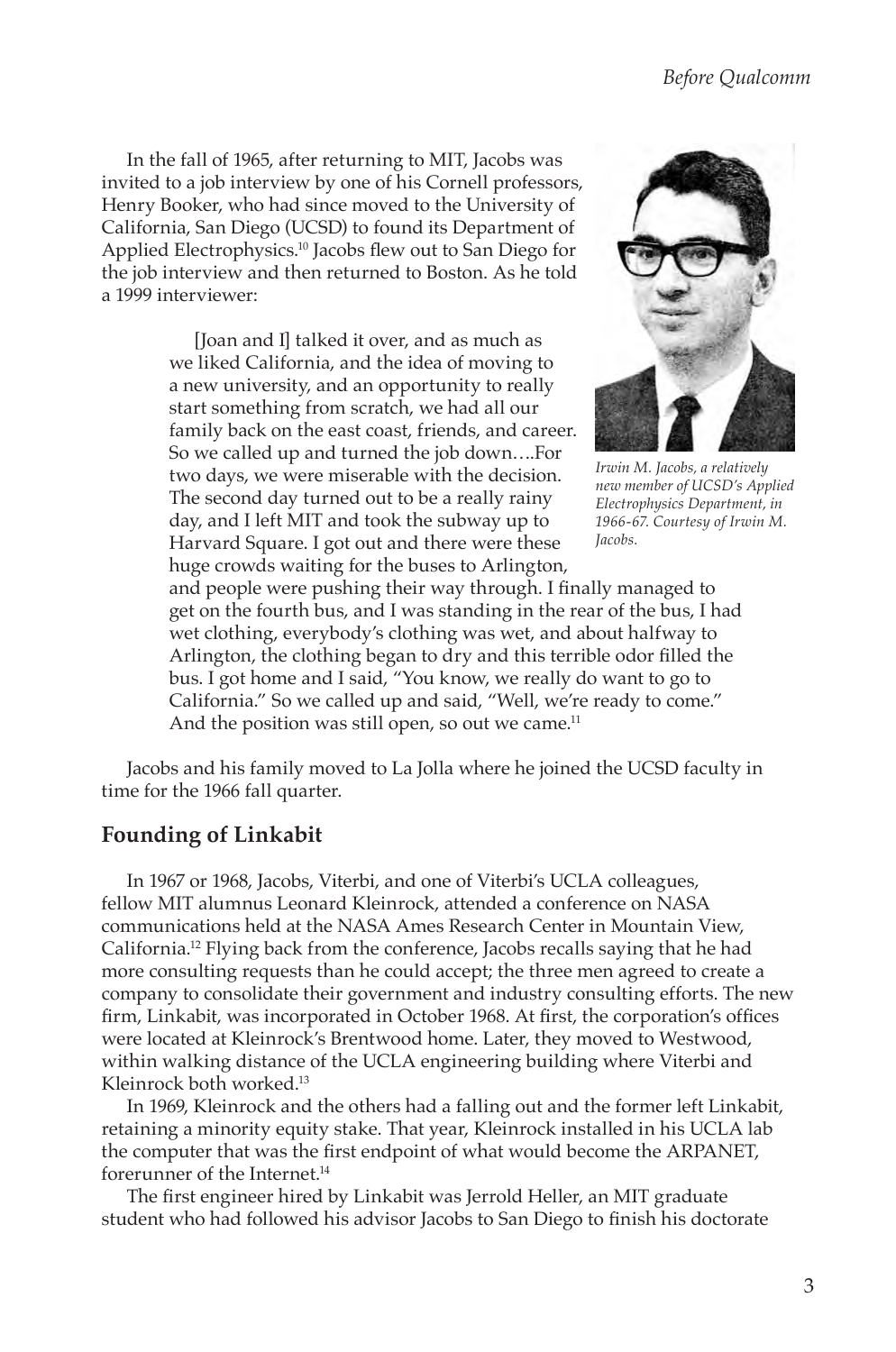

*The founders of Linkabit in front of their new San Diego headquarters in Sorrento Valley, ca. 1973. Pictured: Andrew Viterbi, unidentified, Irwin M. Jacobs, and Jerry Heller. Courtesy of Irwin M. Jacobs.*

(MIT PhD '67). Heller then worked on digital communications problems at JPL before joining Linkabit in September 1969.15 Over the next fifteen months, the company hired three other electrical engineers: Andrew R. Cohen (MIT '57), Klein Gilhousen (UCLA '69), and James Dunn (UCSD '70).

In 1970, Linkabit moved from Los Angeles to Sorrento Valley. Their offices at 10453 Roselle Street became the first of more than twenty Linkabit buildings along Roselle Street and Sorrento Valley Road. To run the office, Linkabit hired Adelia "Dee" Turpie, who had just graduated from Madison High School.<sup>16</sup> The existing employees moved south from Los Angeles to San Diego, except Viterbi, who moved south three years later. In 1971-72, Jacobs took a leave of absence from USCD to better organize Linkabit.

#### **Linkabit's Launch Customer: NASA**

Linkabit made the vast majority of its money from designing and implementing digital telecommunications. In its early days, Linkabit did not build anything. It began life with study contracts, research projects funded by clients to solve specific technical problems. As the company built its reputation and capabilities, it designed specific products and built components such as circuit boards, semiconductors, chips, and, finally, complete devices.

Today, high-technology analysts talk about a new tech startup company needing a "launch" customer. For Linkabit, that launch customer was NASA, supporting communications for its deep space missions. Linkabit did work for NASA research laboratories, both the Ames Research Center in Mountain View, California, and the JPL contract laboratory run by Caltech. NASA was not the company's first or only early customer — which also included NEL (later NELC and then NOSC) in Point Loma and the Virginia-based Defense Advanced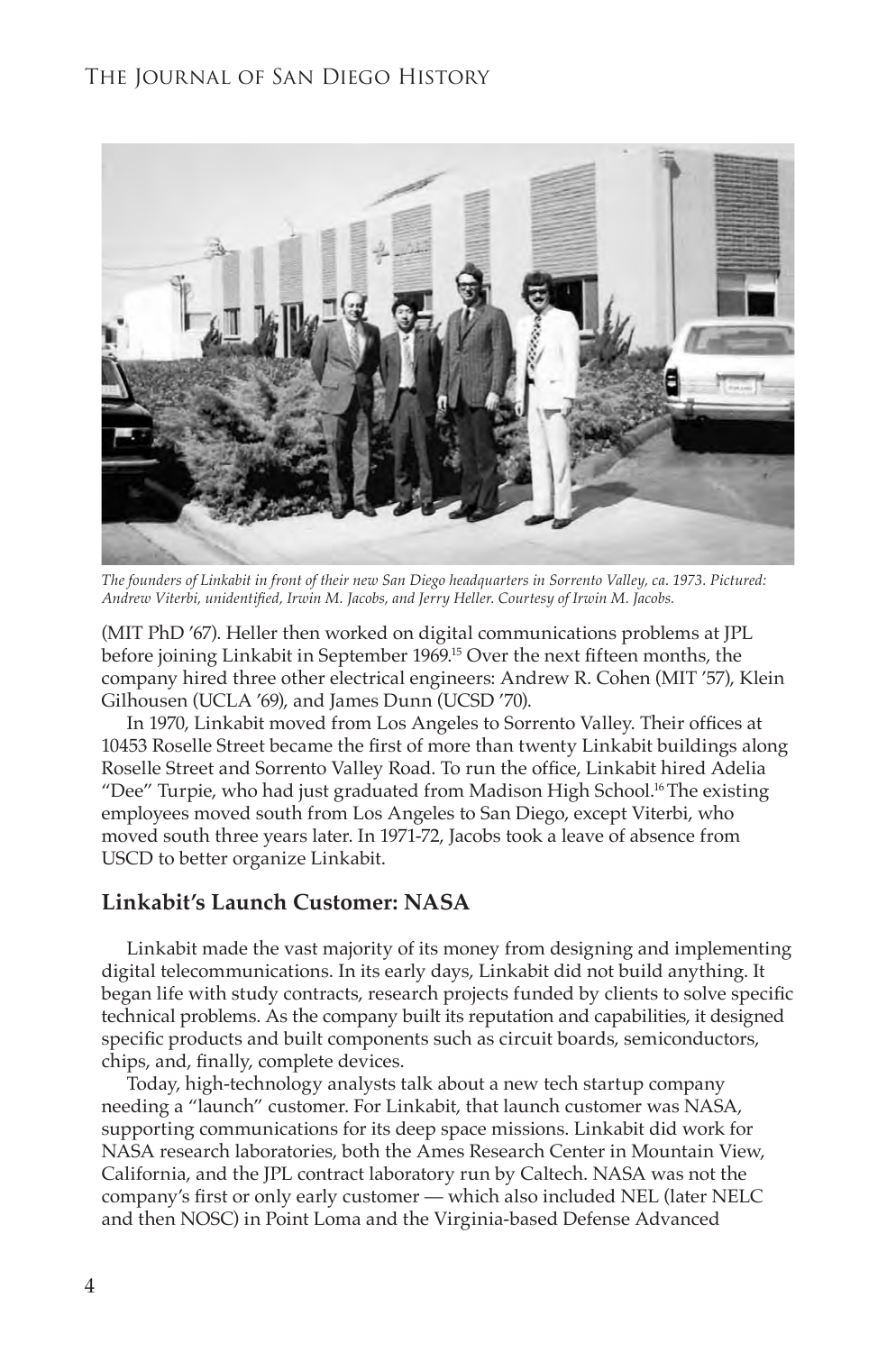Research Projects Agency (DARPA) — but NASA was the customer that first allowed them to apply Shannon's theory.17

Theoretically, the coding theory developed over the two decades after Shannon's 1948 information theory manifesto allowed digital communications to gain nearly 10 decibels of signal strength (10 times stronger) at the same reliability.<sup>18</sup> When Linkabit was formed, however, that potential remained largely unrealized.

Over the next two decades, Jacobs and Viterbi would take the field of coding theory from journal papers and textbooks to practical applications. Their backgrounds made this possible. Jacobs, although not among the leading information theorists, was at MIT during the peak of the electrical engineering department's influence on information theory, working alongside those who had developed the major breakthroughs in the field. Jacobs applied these ideas to problems in practical communications, including them in his textbook on communications theory and paper on space communications based on his year at JPL.

Viterbi, while self-taught, understood information theory well enough to teach it at UCLA. More significantly, he had developed the decoding algorithm, known as the Viterbi algorithm, which for more than two decades was considered the world's best error-correction scheme for noisy digital communications. In 1991, he earned the top academic prize in information theory, the Shannon Award given by the IEEE Information Theory Society.19

Even more significantly, Viterbi and Jacobs had experience in space communications, one of the few markets in the 1960s where the benefits of coding theory, including Viterbi's algorithm, were worth the cost. Viterbi worked with JPL's communications group from 1957 onward, first as a full-time employee and then as a consultant. Jacobs also got to know this group during his 1964-65 visiting appointment.

Today, we take for granted that digital communications are possible in a consumer electronics device, whether a CD player, a DVD player or a highdefinition television. Since the mid-1990s, the United States has enjoyed digital cell phones—using Qualcomm's technology—that can apply information theory in real time to voice communications using a postage-sized microchip that runs off a pocket-sized battery and costs under \$20.

But in 1967—when Viterbi was inventing his algorithm and researchers were applying the Shannon-derived theory to deep space communications—computers were much slower, bigger, and more expensive. NASA researchers favored a Sigma 5 minicomputer while Viterbi used UCLA's larger Sigma 7 minicomputer in his early contract research for NASA Ames Research Center.<sup>20</sup> Each computer was from Santa Monica-based Scientific Data Systems (later bought by Xerox), requiring several refrigerator-sized cabinets. Each sold for \$300,000 to \$700,000 (\$2 million to \$4.6 million in 2009 dollars).

Digital coding, and especially decoding, required dedicated use of expensive and scarce computing power, making it impractical for ordinary uses. Since it was not being used commercially, it also required someone to pay the up-front development costs of the new technology. Despite these problems, the technology was ideally suited for receiving photographs and other telemetry from NASA's planned unmanned deep space probes to the outer planets, first Mars, then Jupiter, Saturn, Uranus, and Neptune. Because radio signals dissipated via an inverse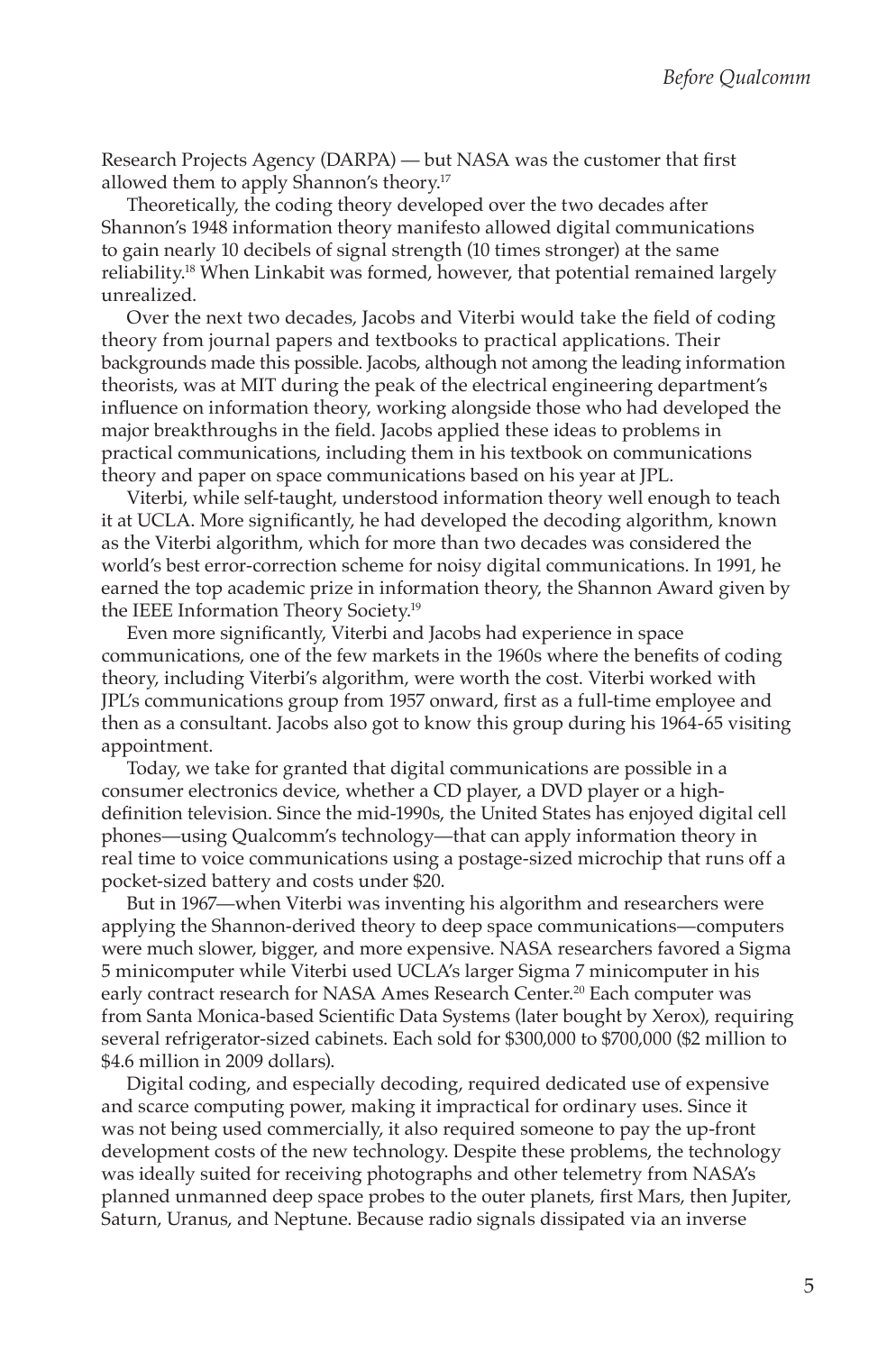

*Klein Gilhousen, pictured ca. 1974, led Linkabit's efforts to develop one of the first digital signal processors on a chip, the Linkabit Microprocessor (LMP). Courtesy of Irwin M. Jacobs.*

power law, moving a spacecraft from the Moon to Mars would reduce the radio signal power by a million-fold, while a visit to Saturn would reduce power by another ten-fold.

By 1968, NASA had made a decade's worth of improvements in its communications systems and was running out of alternatives. Boosting transmitter power would require more power than was available on the space probe; increasing the transmit antenna would require an antenna bigger than the standard US space boosters. Meanwhile, NASA's existing ground-based satellite dishes were 210 feet in diameter. It was impractical to make them any larger as they were difficult to maintain and cost hundreds of millions of dollars. Digital encoding and decoding cost far less than any alternative strategies to improve the communications efficiency of a handful of space probes and ground stations.<sup>21</sup>

NASA Ames, developing the Pioneer unmanned probes, was slightly ahead in the interdivisional space race. NASA had hired Dave Forney of the Codex Corporation (Newton, Massachusetts) and Prof. Jim Massey of Notre Dame to work on their communications problems. The two men, both with doctorates from MIT, came up with the solution used in Pioneer 10 (the first space probe to Jupiter) and Pioneer 11 (to Jupiter and Saturn), launched in 1972 and 1973.

NASA Ames also engaged Viterbi while he was at UCLA, sponsoring the dissertation research of three of his PhD students. One student, Joseph Odenwalder, proposed a solution that combined Viterbi's decoding algorithm with a coding approach from Forney's dissertation to produce better results than had been obtained on the Pioneer probes. After graduating, Odenwalder joined Linkabit as employee #26.<sup>22</sup> NASA then hired Linkabit for a follow-up study,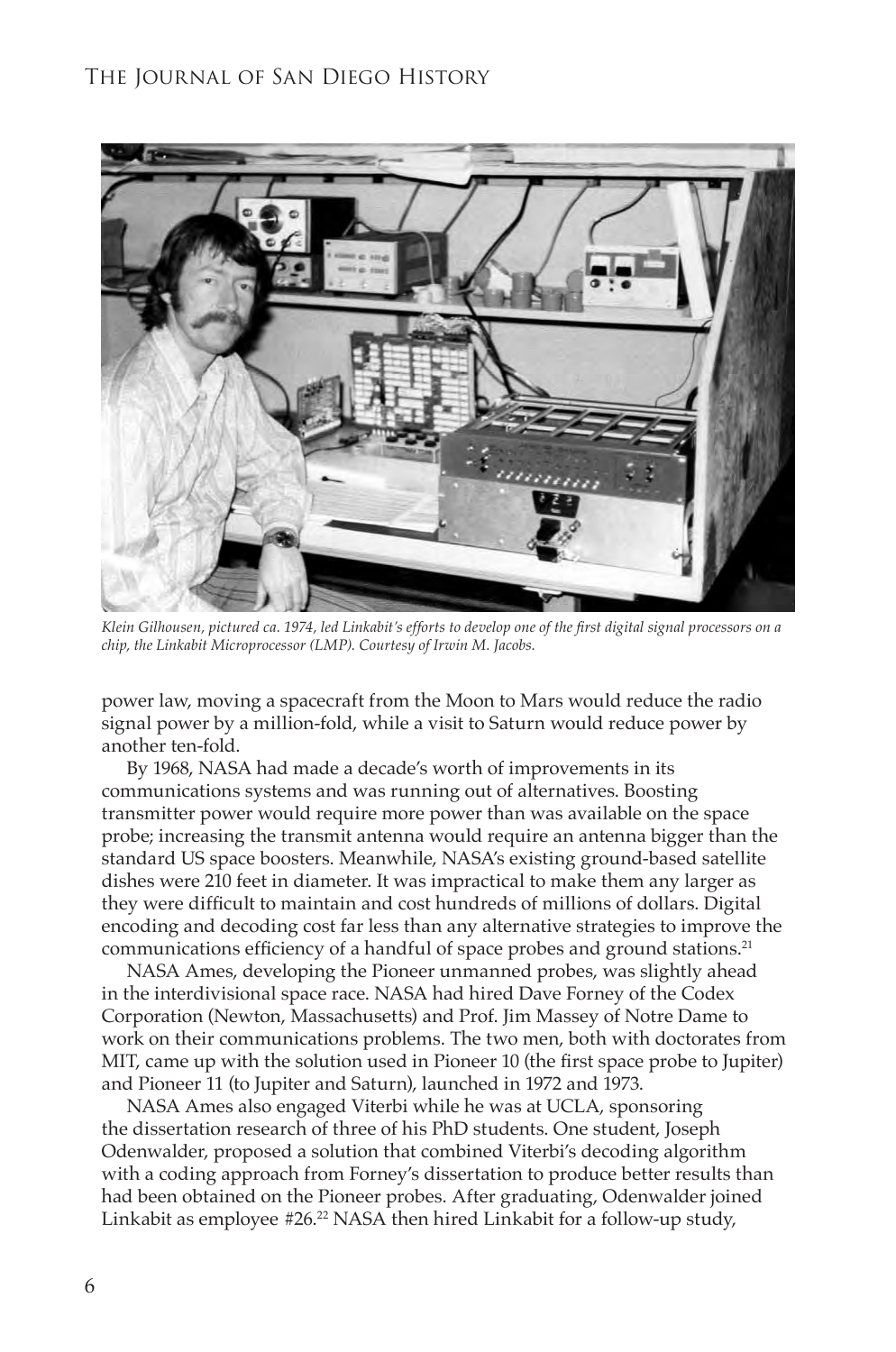completed by Odenwalder, Viterbi, Jacobs, and Heller in early 1973. The proposed solution was used by the JPL-designed Voyager space probes to the outer planets. Launched in 1977, Voyager 1 visited Jupiter and Saturn while Voyager 2 also visited Uranus and Neptune.

The NASA projects gave Linkabit the credibility and ability not only to display its knowledge of digital communications, but also to apply that knowledge to solve real problems. Linkabit also caught a lucky break when Codex faced a management crisis and decided to focus on an unrelated communications breakthrough, pioneering the then state-of-the-art 9600 baud modems. The company abandoned space communications and referred such business to Linkabit for several years.<sup>23</sup>

# **Military Applications**

Digital communications used in deep space also had military applications. In military communications, the interference might be man-made



*MIT's newspaper,* The Tech*, ran an advertisement for Linkabit on October 31, 1980. The ad emphasized Linkabit's ability to help "start a great career going," its rapid growth rate, and its ideal location in San Diego with its research universities and "70 miles of beaches." Author's collection.*

signal jammers rather than natural background radiation but the signal reliability benefits were the same. Digital coding also aided in goals unique to military (or intelligence) communications: avoiding interception, falsification or triangulation. A major difference was that military communications were higher volume than space probes, requiring the production of hundreds or even thousands of units, unlike the two-dozen units used by NASA projects. During the 1970s, military projects were able to exploit the faster and cheaper semiconductor components, as predicted by "Moore's Law," based on a 1965 article by Fairchild Semiconductor (and later Intel) cofounder Gordon Moore.24

As the NASA projects wound down during the 1970s and early 1980s, Linkabit developed a series of modulators and demodulators (modems) for digitally encoding and decoding military signals over UHF radio waves (0.3-3.0 GHz), allowing military commanders to use satellites to relay signals to aircraft and other units located anywhere in the world. Working as a subcontractor to major defense electronics companies, Linkabit gradually produced higher volumes of communications components and then entire devices for the US Air Force and later the US Army in the 1970s.

Linkabit began by providing hardware and software to the Air Force that assured secure and reliable communications for targeting strategic (i.e. nuclear)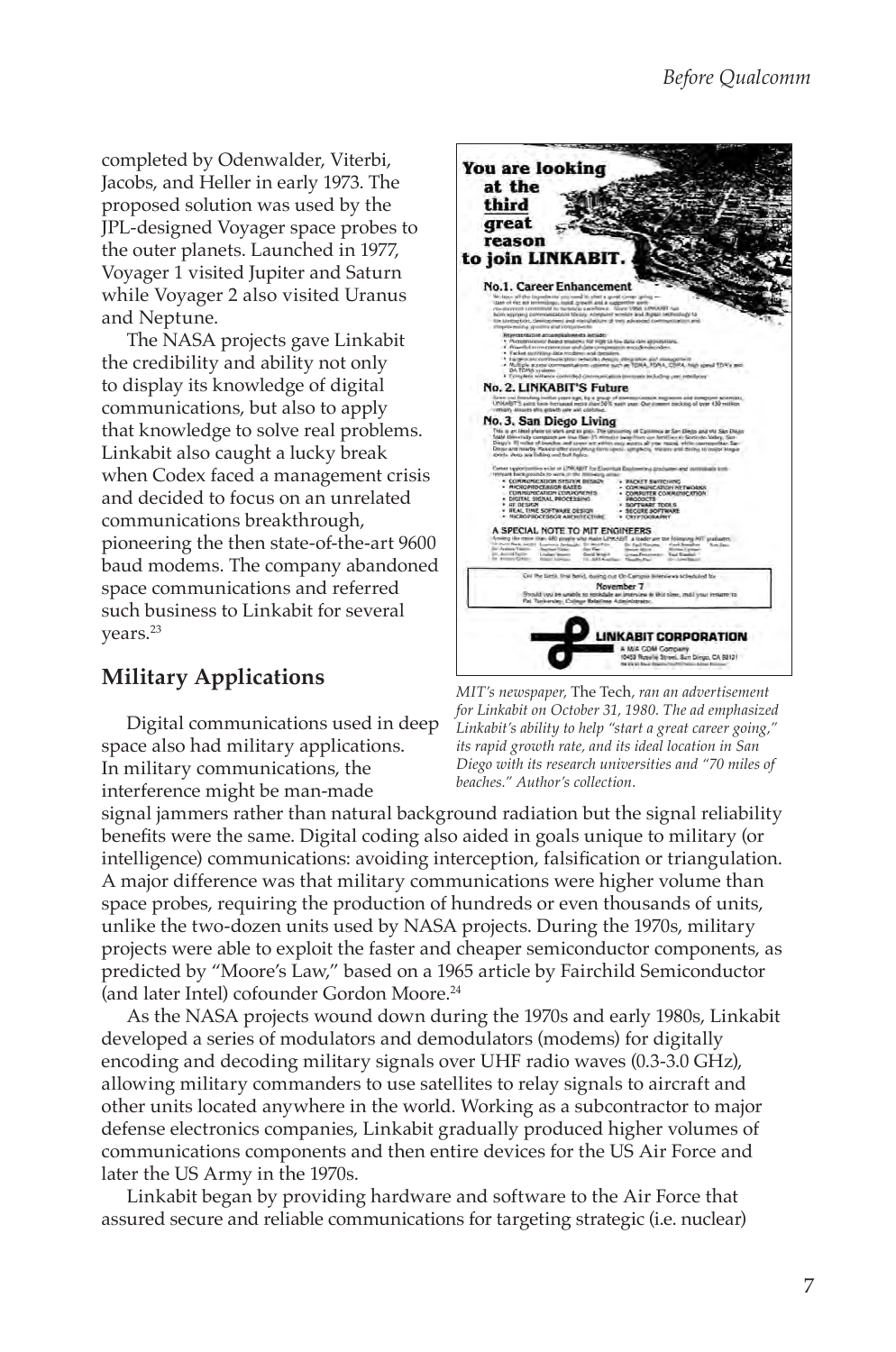weapons. As part of its efforts to reduce the cost and size of the military communication devices, Gilhousen led the company's successful efforts to develop one of the first digital signal processors on a chip, the Linkabit Microprocessor (LMP). In 1973, only two years after Intel released the world's first microprocessor, the Intel 4004, Gilhousen began writing the microcode describing the operations of the LMP. With Sheffield "Sheffie" Worboys and Franklin Antonio, he completed a "breadboard" prototype of the new chip in May 1974. The microprocessor operated at 3 million cycles per second, or about 1/1000 as fast as today's desktop computers. Later that year, Linkabit used the LMP to implement the Viterbi algorithm for decoding digital signals from outer space.<sup>25</sup>

Linkabit's Dual Modem, made possible by the development of the LMP, allowed communication by military units with two different US Air Force satellite communications



*Andrew J. Viterbi developed the decoding algorithm, known as the Viterbi algorithm, that made possible effective satellite communications. Andrew J. and Erma Viterbi Family Archives, University of Southern California.*

systems, hence its name. The modem, developed by Klein Gilhousen, Franklin Antonio, and led by Jacobs, had both data and limited voice capabilities. The first significant manufacturing program for Linkabit, it was shipped beginning in late 1977 or early 1978.26

One of Linkabit's most sophisticated early products was the Command Post Modem/Processor (CPM/P) to send and receive SHF/EHF (3 GHz-300 GHz) satellite communications on US Air Force airborne command posts. The CPM/P was sold both for the Air Force EC-135 (adapted from a Boeing 707) and the E-4 (Boeing 747) and was intended to provide communications to US strategic bombers and missiles in the event of a nuclear war.

The Dual Modem was succeeded by the Tri-Modem, a communications modem that added an additional mode to support US Army communications.<sup>27</sup> Variations of these modems for the three major services (Army, Navy, Air Force) continued in production into the 1990s. Martha Dennis, one of Linkabit's few female executives, led the Tri-Modem development project, one of the largest and most strategically important Linkabit ventures of the 1970s. A PhD student at Harvard University in the Applied Mathematics department, she moved to San Diego in 1970 when her husband accepted a position as an assistant professor in the UCSD Chemistry Department. She met Irwin Jacobs at the La Jolla Democratic Club and worked with him at UCSD while completing her 1971 doctoral thesis on computer graphics. In 1976, she joined Linkabit as a leader of its software development efforts.<sup>28</sup>

#### **Civilian Business**

In the late 1970s and early 1980s, Linkabit continued to expand. By 1978, its annual revenues reached \$10 million. In hiring new engineers, it sought intelligent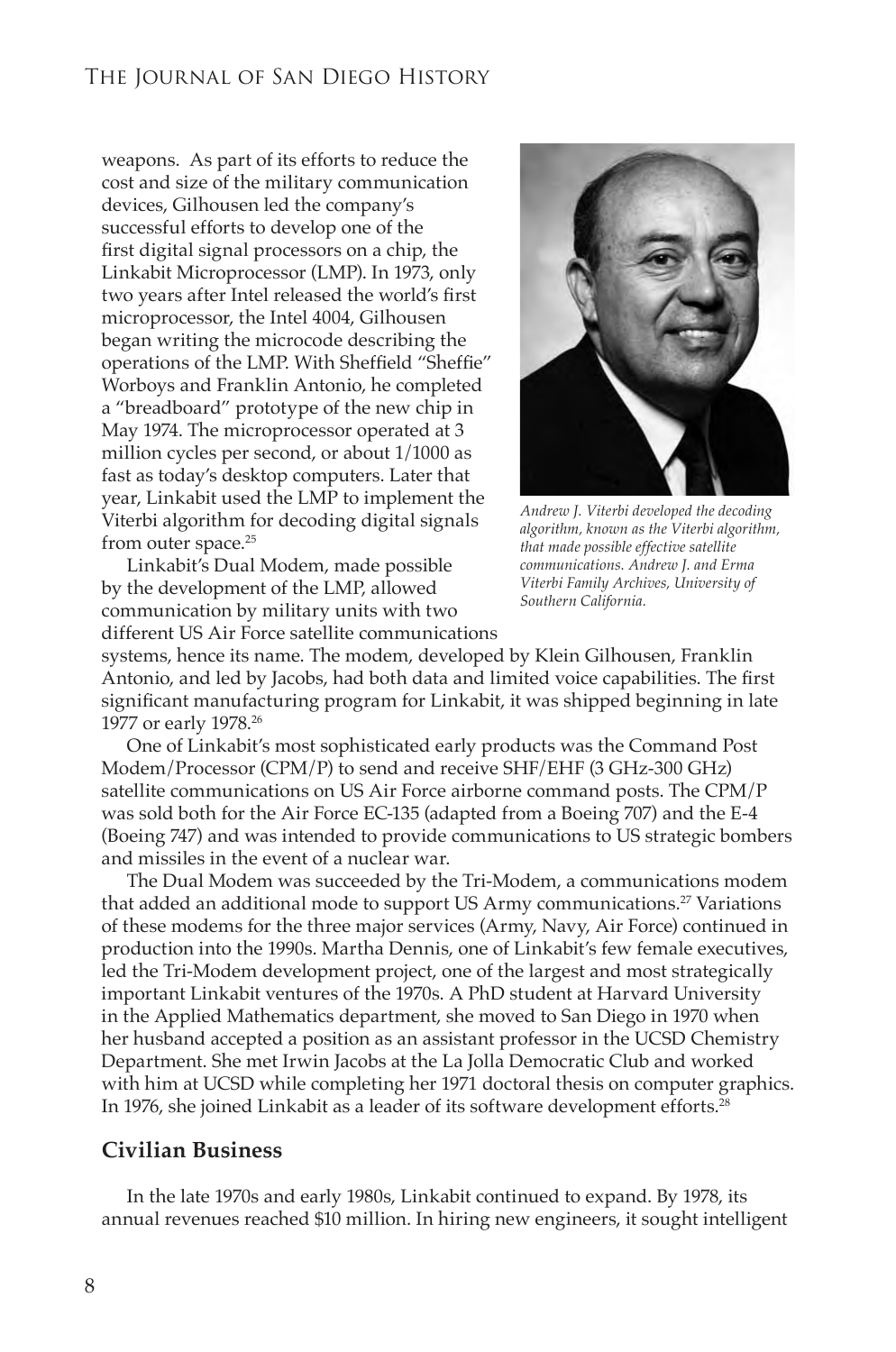but inexperienced college graduates from top schools like MIT, Illinois, Stanford, and the University of California schools. Linkabit's early recruiting efforts focused on MIT. Later, as UCSD 's engineering program developed in size and stature, the company pulled talent from its local school. Linkabit offered engineers interesting work and a culture that emphasized technical prowess ahead of other goals. Viterbi and Jacobs, meanwhile, had the respect of colleagues at leading universities throughout the country.

To grow its business beyond government contracts, Linkabit applied its satellite communications expertise to commercial problems. In the late 1970s, Linkabit was among several government contractors doing research on the use of satellites to route transatlantic AR PAN ET communications. Linkabit engineers found how the ARPANET could work with the longer delay from bouncing signals off of satellites orbiting 22,000 miles above earth.<sup>29</sup>

For commercial uses, Linkabit worked to deploy a new technology—Very Small Aperture Terminal (VSATs)— that allowed satellite communications with ground dishes of 4 to 8 feet in diameter. It began building equipment for Satellite Business Systems (SBS), initiating its largest effort to date to provide commercial applications for satellite communications. SBS began in 1975 as a joint venture between IBM, Aetna Life and Casualty, and COMSAT, the US-based communications satellite company. SBS originally focused on high-speed data communications for US businesses and, later, shifted to long-distance telephone calls. In 1984, it was sold to MCI.

After winning a contract with oil services contractor Schlumberger, Linkabit worked to sell VSAT systems to other firms that needed business communications. Mike Lubin, a manager, targeted the Fortune 500 companies that needed to connect hundreds of locations across the country. Linkabit's next major contract was with Wal-Mart, allowing the company's Arkansas headquarters to receive data and send video to more than 700 stores around the country. Linkabit later landed similar deals to service 7-11 convenience stores and Holiday Inn hotels.

Linkabit's largest volume commercial project, however, came with VideoCipher, an encryption system for satellite TV broadcasts. Home Box Office (HBO) was one of many pay television services frustrated by consumers who watched their cable TV channels for free via large backyard satellite dishes. After seeking proposals from various electronics companies, HBO chose to award the contract to Linkabit whose engineers had submitted the only digital solution to the problem of encrypting TV channels. The VideoCipher team included three men with MIT doctorates: Jerry Heller, Woo Paik, and Paul Moroney. After HBO selected the technology and installed transmitters and receivers for cable TV systems, Linkabit worked to build a mass-market decoder to be sold to consumers. It started its first high-volume commercial factory, built in Puerto Rico due to tax incentives. In 1986, the VideoCipher team won a technical Emmy award from the Academy of Television Arts & Sciences.

Finally, Linkabit designed and built an early model of a TDMA (time division multiple access) digital mobile phone for Pennsylvania-based International Mobile Machines Corporation (IMM). In 1992, IMM acquired a rival firm and renamed itself InterDigital. Today, it competes with Qualcomm to license technology and sell integrated circuits to cellular telephone makers.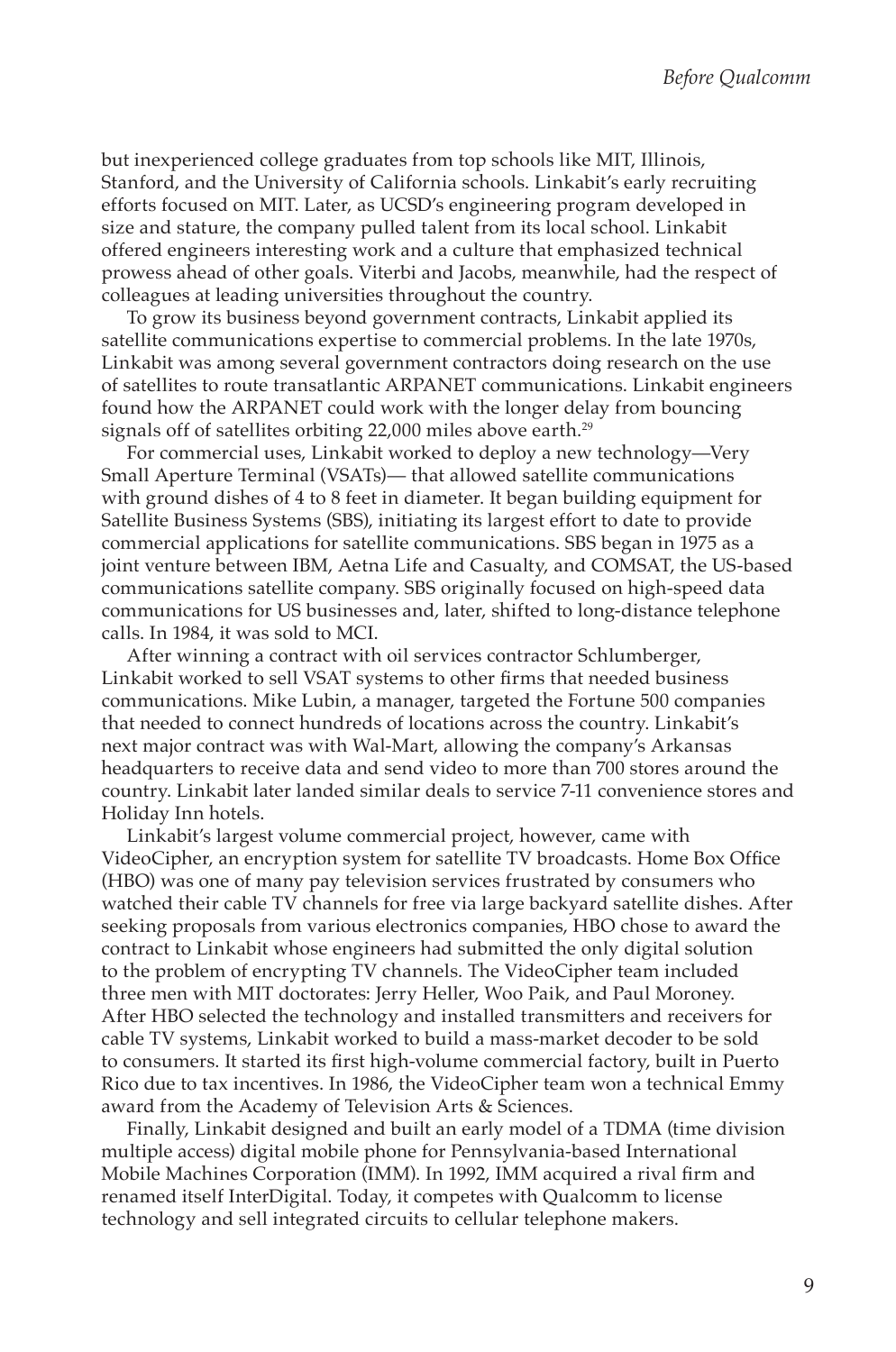## **Acquisition and Dismemberment**

Linkabit's expansion into commercial businesses— particularly its need to build a consumer-scale manufacturing plant for the HBO decoders—required more capital than it had. In November 1979, Linkabit agreed to be bought by the NYSE-listed M/A-COM. The acquisition was completed in August 1980 for \$25 million. As Jacobs recalled two decades later:

> We were approached by M/A-COM, located back in Boston, about the possibility of joining them. They were acquiring us really, by a stock-merger. We had been thinking about whether to go public in time. They had a lot of components. It sounded like a very good idea, in the sense that we would be a very vertically integrated company. They were already on the New York Stock Exchange, so that would take care of the issue of providing liquidity to the stock that various people owned. It sounded very positive. Further, the CEO and Chairman of the company [was] Larry Gould, a person who had graduated at age 21 or 22, with the PhD from MIT So we could get along very well together. So we decided to merge.30



Amy a MSC-64 comm

In the next 20 years, SAC will use three different UHF SATCOM systems, but will need only one modem.



*An advertisement for the Tri-Modem, produced by M/A-COM Linkabit, stated, "In the next 20 years, SAC [Strategic Air Command] will use three different UHF SATCOM systems, but will need only one modem." M/A-COM Linkabit, Inc. Andrew J. and Erma Viterbi Family Archives, University of Southern California.*

M/A-COM Linkabit retained a distinct identity but the company's operations were combined with related M/A-COM divisions, in particular, the former Digital Communications Corp. of Germantown, Maryland, acquired by M/A-COM in 1978. For several years after the acquisition, M/A-COM Linkabit expanded dramatically. As it grew—and as Jacobs and Viterbi assumed more senior responsibilities within M/A-COM—the culture of the company changed. As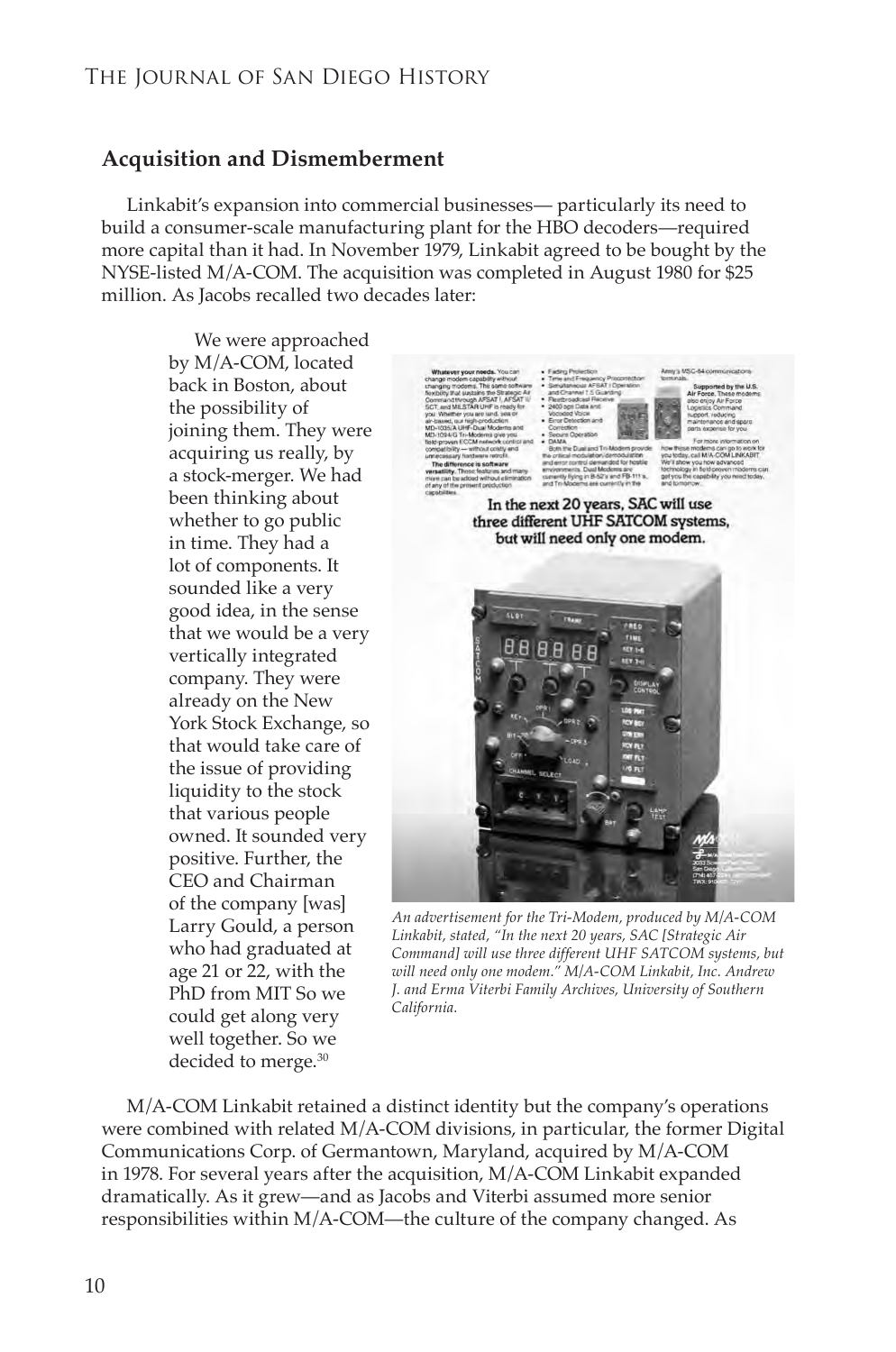engineer Steve Hart recalled: "Linkabit was a real fun place to work, but it started changing after the M/A-COM acquisition."31

Jacobs and Viterbi separately left M/A-COM Linkabit in April 1985. They both cited the 1982 decision of M/A-COM's board to remove the Chairman and CEO Lawrence Gould whom they trusted, having worked with him to negotiate the deal.

M/A-COM, facing financial troubles, sold off the various pieces of Linkabit after Jacobs and Viterbi left. In 1986, General Instruments purchased VideoCipher and other television-related technologies before selling itself to Motorola in 2000. M/A-COM's telecommunications division, which included both Linkabit and DCC, became Hughes Network Systems after its 1987 purchase by Hughes Electronics, the division of General Motors that later created the DirecTV satellite television system. In 1990, the Titan Corporation, a San Diego-based defense electronics company founded in 1981, purchased the remainder of Linkabit, the government contracting division.<sup>32</sup>

### **Qualcomm and Other Linkabit Spinoffs33**

M/A-COM Linkabit employees responded to the change in corporate culture, the dismemberment of Linkabit, and the resignation of the two founders by leaving the company. Between 1984 and 1990, they founded ten new telecommunication companies in San Diego.34 The brain drain cost M/A-COM Linkabit not only its key executives and top engineers, but also much of its ability to develop and deliver new technologies.

In July 1985, a group of seven Linkabit alumni met at Jacobs' La Jolla home: the two Linkabit founders (Viterbi and Jacobs), three of the earliest engineers (Andrew Cohen, Klein Gilhousen, and Franklin Antonio), and two senior financial managers



*Andrew and Erma Viterbi, left, at MIT's 25th year class reunion, June 1982. Andrew J. and Erma Viterbi Family Archives, University of Southern California.*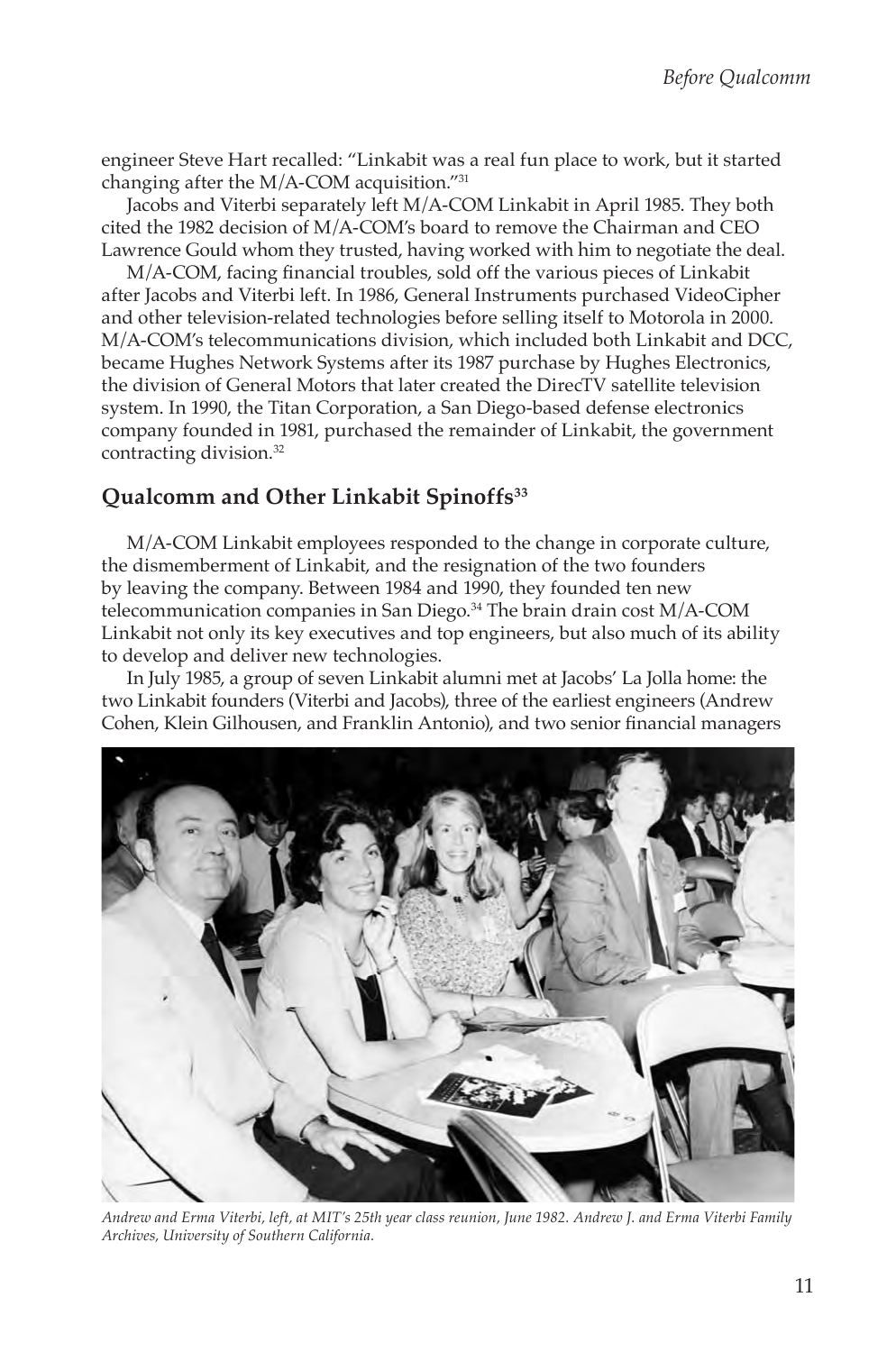

*Martha Dennis, center, with a group working in the Linkabit lab on their first large commercial project, the Data Aggregator, ca. 1980. Back row: Geoff Tollin, Tom Seay, Rob Gross, Butch Weaver, John Ratzel. Front row: Dennis, unidentified. Courtesy of Martha Dennis.*

(Adelia Coffman and Harvey White). They decided to build a company that delivered "QUALity COMMunications" and called their new company, Qualcomm.

At first, Qualcomm continued along the Linkabit trajectory with government contracts to provide digital communications services. After starting with smaller projects, it developed high-speed data communications for the three major armed services to transmit data at military test ranges. It also completed projects for large defense contractors, including Ford Aerospace in Newport Beach, California, and Hughes Electronics based in Germantown, Maryland.

Qualcomm's first major source of ongoing revenues came from OmniTRACS, a satellite-based mobile communications system that allowed companies to locate their trucks anywhere and contact them anytime. On the strength of OmniTRACS, Qualcomm completed its initial public offering in December 1991, the first of the Linkabit spinoffs to do so. Qualcomm's greatest fortunes, however, came with a digital cell phone technology it called Code Division Multiple Access (CDMA). <sup>35</sup> The technology was adopted by three of the seven of the "Baby Bell" spinoffs of AT&T— Bell Atlantic, NYNEX and US West—as well as AirTouch Communications, GTE, and Sprint PCS. 36

In 1999, Qualcomm's stock had its best year ever with a 2,600 per cent increase, leading all stocks on major US markets. This was based on the strength of CDMA sales in the United States, Korea, and Japan.<sup>37</sup> The rapid rise turned ordinary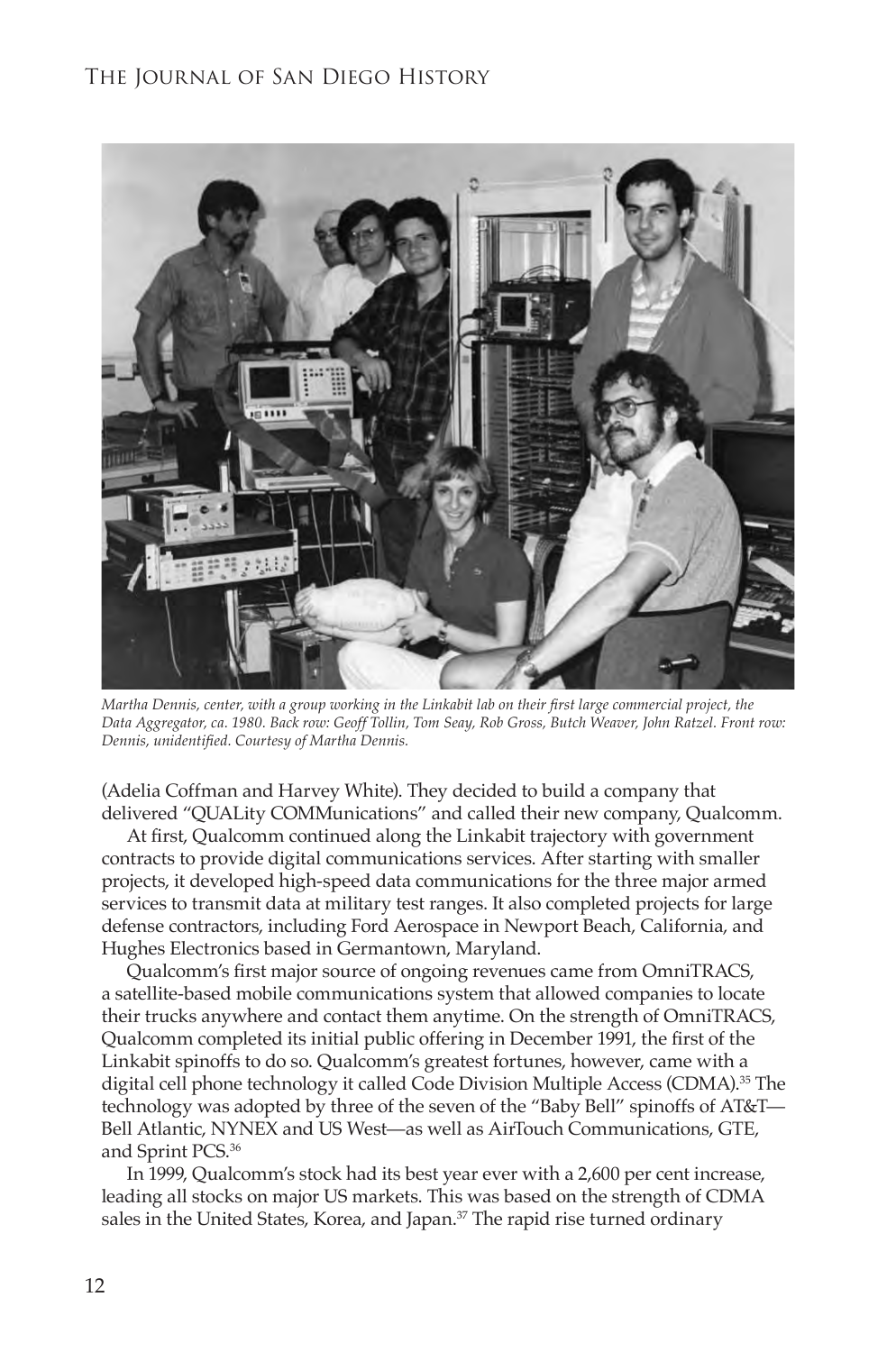employees and investors into millionaires; three such "Quillionaires" were featured on the cover of *Money* magazine.38

Qualcomm, although the best known and most financially successful of the companies founded by former Linkabit employees, was one of many startups that sought to recreate the Linkabit culture of the late 1970s and early 1980s. Interactive Concepts was founded two years earlier, in 1983; Sciteq and ComStream followed in 1984.

Of the three new companies formed by Linkabit alumni in 1986, the most financially successful was ViaSat of Carlsbad, started by the manager of Linkabit's satellite modem business, Mark Dankberg, who recruited as cofounders Linkabit engineers Steve Hart and Mark Miller. Like Qualcomm, ViaSat maintained its independence through an initial public offering in December 1996. Today, ViaSat still attempts to maintain the culture created by Jacobs and Viterbi. As cofounder Steve Hart recalled: "It was definitely intentional. We liked working there, all of us....We really liked the culture. We wanted that culture and were very influenced by it."<sup>39</sup>

In 1987, five former Linkabit executives founded Pacific Communications Sciences, Inc. (PCSI): Martha Dennis, Mike Lubin, David Lyon, Philip Wilson, and Warren Weiner. They focused on both speech compression and Cellular Digital Packet Data (CDPD) created to transmit wireless digital data over analog cell phone networks. PCSI's greatest success came from making radio frequency integrated circuits for the Personal Handyphone System, a low-cost digital mobile phone network that began service in Japan in 1995. PCSI was purchased in 1993 by Cirrus Logic, which later sold the bulk of the company to Rockwell International in 1997. Both Dennis and Lyon went on to form new San Diego telecom companies.



*Jacobs speaks at the tenth anniversary celebration of the founding of Qualcomm in 1985. Six of the founders are pictured, left to right: Klein Gilhousen, Franklin Antonio, Dee Coffman, Irwin M. Jacobs, Andrew Viterbi, and Harvey White. The seventh founder, Andrew Cohen, is not shown. Courtesy of Irwin M. Jacobs.*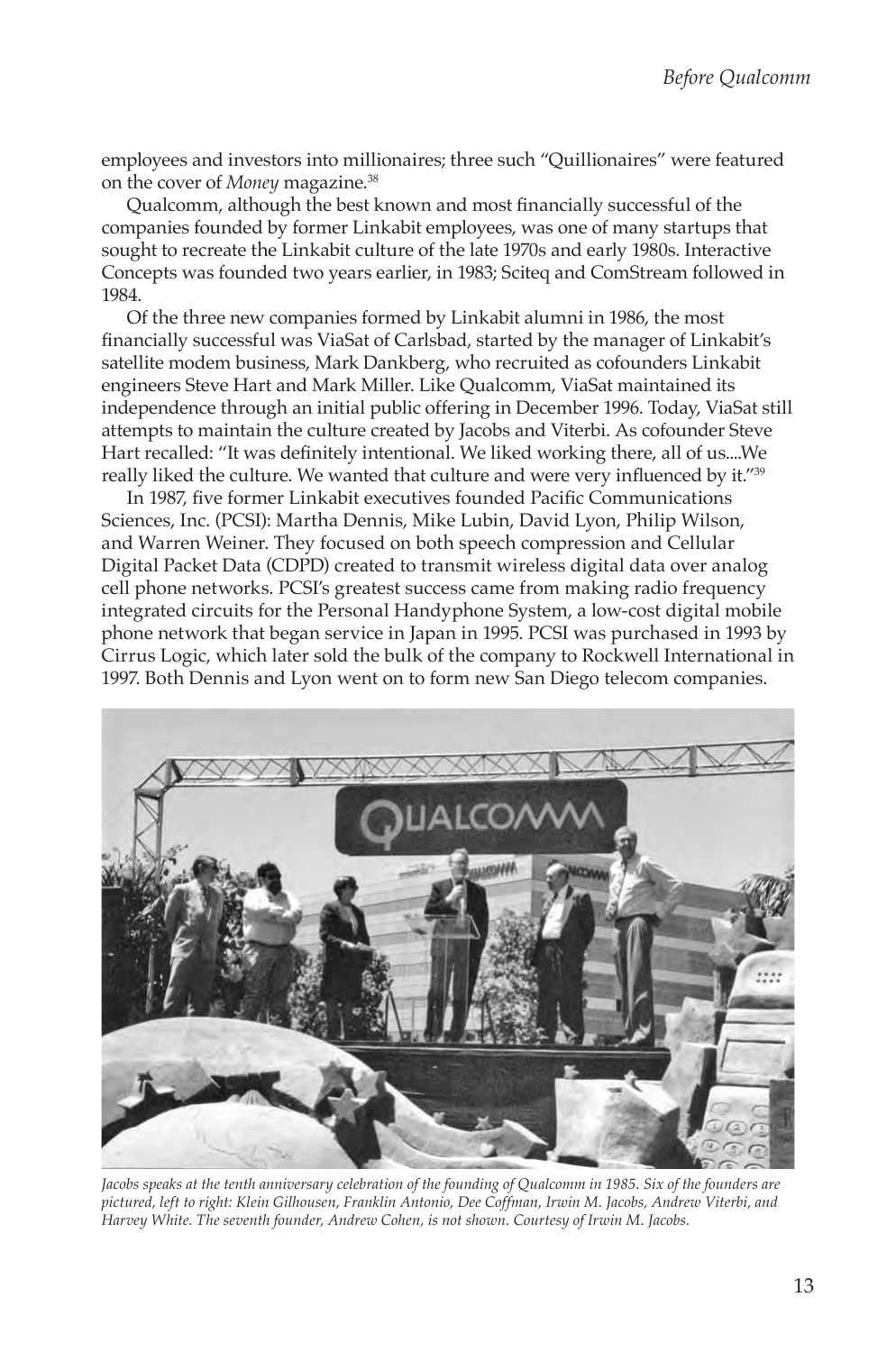

*The VideoCipher was one of Linkabit's largest volume commercial projects. Jacobs, right, is pictured with a box containing VideoCipher #10,000. Courtesy of Irwin M. Jacobs.*

The 1980s startups leveraged Linkabit's strong knowledge of satellite-enabled digital communications and built on Viterbi and Jacobs' earlier work on military and NASA projects. Many received key early revenues from satellite communications, whether satellite-based truck tracking (Qualcomm), government satellite communications (ViaSat), improving the efficiency of live remote TV broadcasts transmitted via satellite (Tiernan Communications), or decoding satellite signals for airline radio listeners or home TV viewers (ComStream).

In fact, the Linkabit alumni kept coming back to satellites, whether or not they wanted to. ViaSat CEO Mark Dankberg originally targeted the fast growing dialup modem business at a time when modem speed was then improving from 2400 to 9600 bits per second (en route to 56,000 bps a decade later). However, as another ViaSat founder later recalled, venture capitalists would not fund the idea: "[The venture capitalists] said: 'Well, that's all real interesting, but you don't know anything about that commercial wireline modem business. But if you want to do what you know, we're glad to fund you.' (Laughing) And so our business plan was pretty much doing what we were doing at Linkabit."40

Conversely, the founders of PCSI, who left the following year, avoided satellite communications for fear of retaliation from the M/A-COM Linkabit management that replaced Jacobs and Viterbi: "There was a tremendous fear that if we showed up in satellite communications that possibly they would try to sue us for violating confidentiality agreements. So I think we decided to be squeaky clean and potentially not go into the satellite business."41 Despite this decision, PCSI later worked on its own satellite-related topics, including a project for INMARSAT, the global satellite-to-ship telephone system.

Not all of the Linkabit spinoffs involved wireless communications. Primary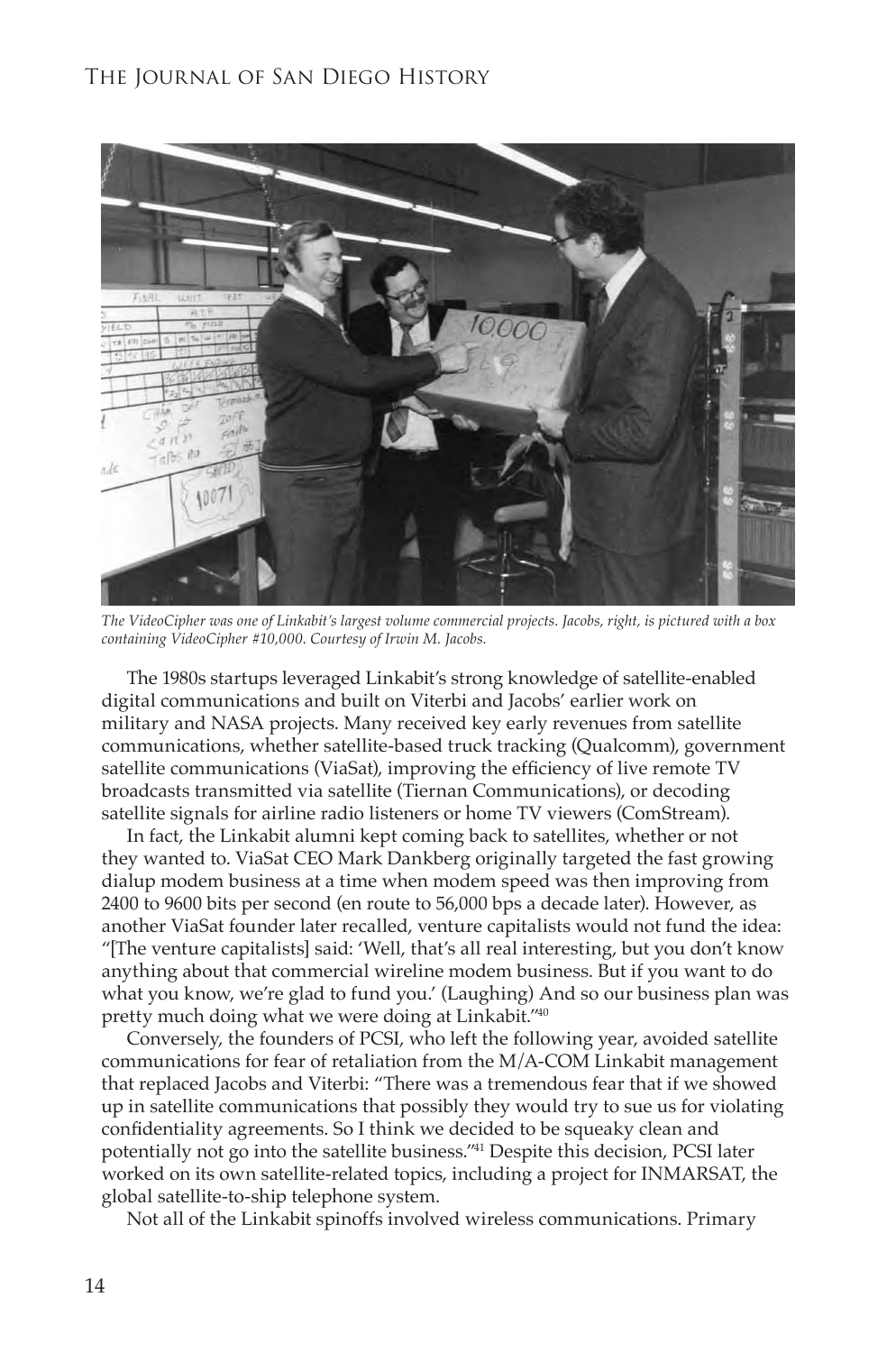Access built telephone multiplexors for CompuServe and other large operators of dialup information services. The company was founded in 1987 by a team of six Linkabit alumni, two of whom were working for the Linkabit division acquired by General Instrument. Jim Dunn, their first president, had been Linkabit's longest-serving employee after the Qualcomm spinoff and the General Instrument acquisition. Joe Markee, another founder, joined Linkabit in 1979 and went on to become CEO of two other San Diego telecommunications firms.

Primary Access may be best known for its last CEO, William Stensrud, who remained at the helm until the company's 1995 acquisition by 3Com of Santa Clara. Stensrud became managing director of San Diego's largest venture capital fund, Enterprise Partners Venture Capital, which had more than \$1 billion of technology investments when Stensrud resigned in 2006.<sup>42</sup> He is also the only telecom veteran (other than current or former Qualcomm officers) to make a recent list of the twenty-five richest San Diegans.<sup>43</sup>

#### **Conclusions**

The San Diego telecommunications industry developed from a single startup company—Linkabit—into major locus of entrepreneurial activity during the 1980s. In the eight year period, 1983 to 1990:

- M/A-COM Linkabit, formerly Linkabit, was sold off in three major parts totaling \$359 million;
- Ex-Linkabit employees formed ten startup companies in San Diego and another three formed elsewhere; and,
- Employees of these thirteen companies and the three former Linkabit divisions founded another six startup companies, including Tiernan Communications (1989) and Boatracs (1990).

Among all the telecommunications startups, the greatest wealth creation came from Qualcomm.<sup>44</sup> Its retired executives are associated with multimillion dollar donations to the San Diego Symphony, La Jolla Playhouse, Old Globe, the Museum of Contemporary Art, the Jewish Community Center, Scripps Research Institute, the San Diego Natural History Museum, and the San Diego Food Bank, as well as to UCSD and San Diego State University.

Linkabit, however, fueled significant economic growth in the San Diego region by seeding a large cluster of telecommunications firms. Martha Dennis, onetime president of the San Diego Telecommunications Council, compiled a list of more than seventy-five direct



*Jacobs speaks in 1995 about Qualcomm's success during the previous ten years. Courtesy of Irwin M. Jacobs.*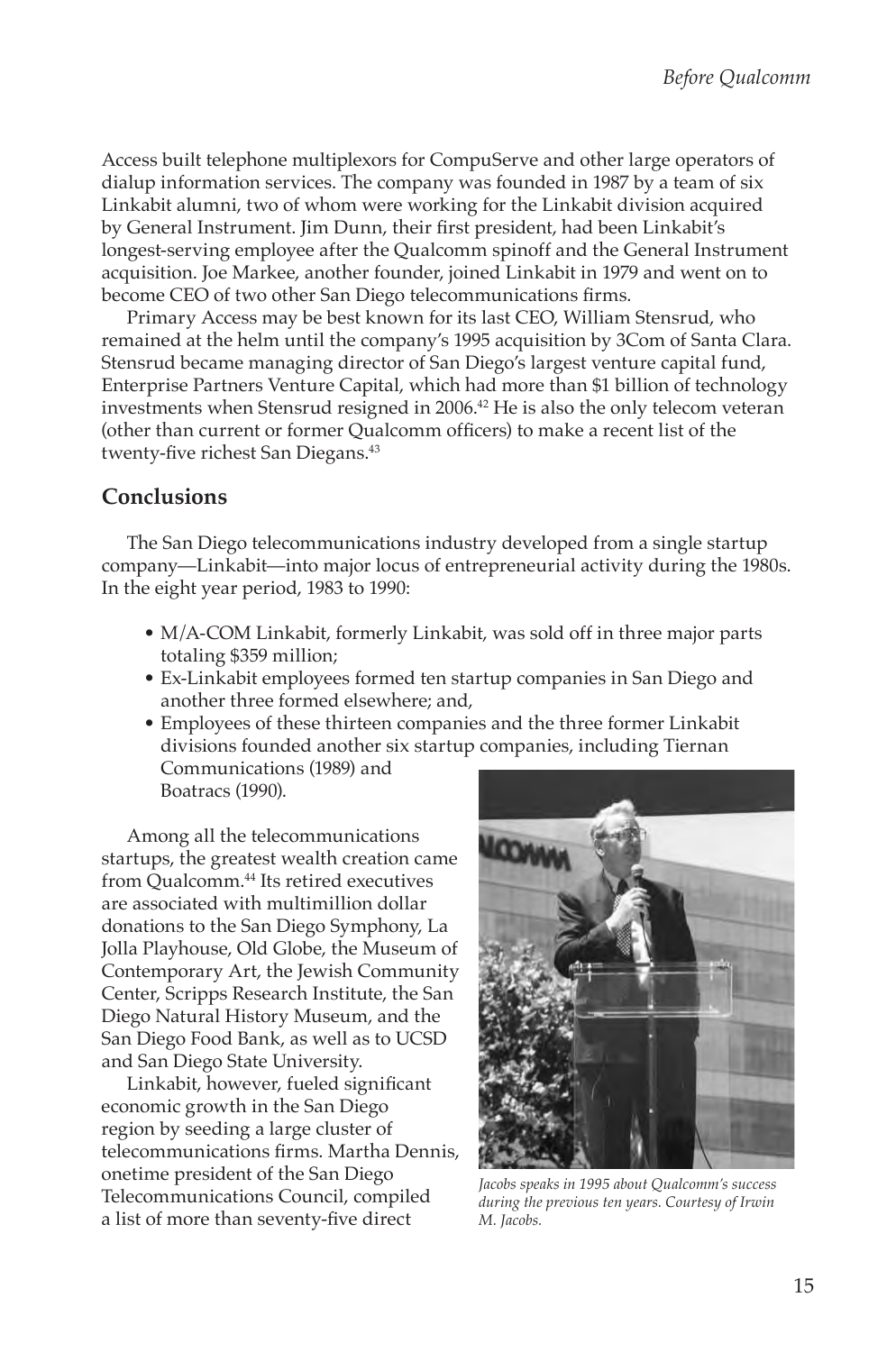spinoffs (founded by Linkabit alumni) and indirect spinoffs (founded by alumni of other spinoff companies) from 1983 to the present, most of them in San Diego. This infrastructure has brought more than two hundred telecommunications startups to the San Diego region since 1980, including seven NASDAQ listed companies: Qualcomm, Leap Wireless, ViaSat, Novatel Wireless, Maxwell Technologies, Dot Hill Systems, and Entropic.<sup>45</sup>

Two factors were key to the creation of the local telecommunications industry. The first was Jacobs' role in moving Linkabit to San Diego. If, instead of Jacobs, Viterbi (or Kleinrock) had become the administrative head of the company, then Linkabit would have remained in Los Angeles. Of course, if Jacobs had stayed at the world's pre-eminent communications research program in Massachusetts rather than taking the risk of moving to a new and unproven university in southern California—then he would not have been in San Diego in the first place.

The second key factor was the dispersal of Linkabit's technical talent to form the first generation of unofficial spinoffs from 1984 to 1989. Such a rapid exodus of Linkabit's best engineers during its first two decades had no precedent at more stable, high-tech companies like HP, Intel, or Genenech.<sup>46</sup> Whether their departures were the result of M/A-COM's botched acquisition of Linkabit or a loss of confidence after Jacobs and Viterbi left, these talented men and women formed dozens of direct and indirect Linkabit spinoffs in San Diego. These spinoffs, in turn, formed the nucleus of about two hundred wireless communications startups formed in San Diego from 1980 to 2003.47

Together, these two factors brought about the current concentration of telecommunications talent in San Diego, as well as the close cooperation



In 1997, the Qualcomm Corporation paid \$18 million to rename Jack Murphy Stadium in Mission Valley, home of *the San Diego Chargers and former home of the San Diego Padres. The sports arena is now known as Qualcomm Stadium. In this picture, Jacobs speaks on behalf of his company, post-1997. Courtesy of Irwin M. Jacobs.*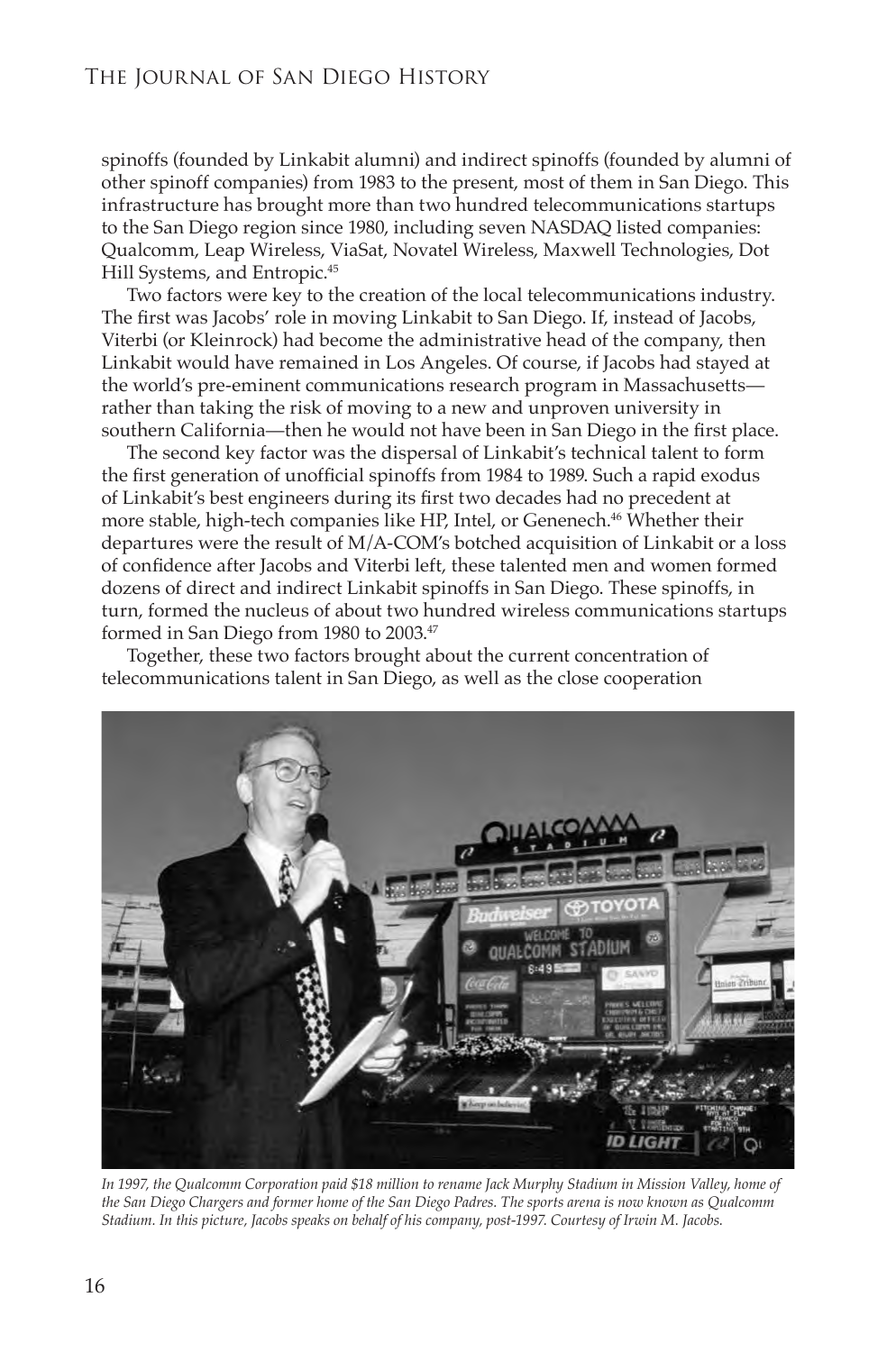between industry and local universities, particularly UCSD. When combined with the parallel growth of local biomedical industries, the result has been the transformation of San Diego from a sleepy Navy town to one of the nation's leading high-technology regions.

| Founded | Firm                                         | <b>Status</b>                                |
|---------|----------------------------------------------|----------------------------------------------|
| 1984    | ComStream                                    | Acquired by Spar Aerospace in 1992           |
| 1984    | Sciteg                                       | Acquired by Osicom in 1996                   |
| 1985    | Oualcomm                                     | NASDAQ public company since 1991             |
| 1986    | ViaSat                                       | NASDAQ public company since 1996             |
| 1986    | MultiSpectra Engineering                     | Acquired by Tachyon Networks in 1997         |
| 1987    | Pacific Communications Sciences, Inc. (PCSI) | Acquired by Cirrus Logic in 1993             |
| 1987    | Indra Technology                             | Acquired by CenterStone Technologies in 2006 |
| 1988    | <b>Primary Access</b>                        | Acquired by 3COM in 1995                     |
| 1989    | Milpower                                     | Remains privately held                       |
| 1990    | <b>Torrey Science</b>                        | Liquidated in 1998                           |

*Table 1: First generation startup firms formed in San Diego by Linkabit employees and alumni, 1984-1990. Sources: See note 34.*

### **NOTES**

- 1. Qualcomm has been on the *Fortune* 500 list since 1999, ranking #297 in 2008. It was followed by another San Diego company, SAIC (#289), first listed in 2006, whose primary business is providing technical and professional services to the US government. The only other San Diego company on the list during this entire period was Sempra Energy (#232), parent of SDG&E.
- 2. Caroline Simard, "From Weapons to Cell-Phones: Knowledge Networks in the Creation of San Diego's Wireless Valley" (PhD dissertation, Stanford University, 2004). The author is grateful for permission to use both this work and Simard's database, "San Diego Wireless Valley" (July 2005), that identifies 346 wireless-related companies or branch offices formed in San Diego through 2004. Simard and West have acquired individual and joint data collections on the San Diego telecom industry, including archival data and more than sixty interviews conducted with local founders and employees since 2003. See also: Joel West and Caroline Simard, "Balancing Intrapreneurial Innovation vs. Entrepreneurial Spinoffs During Periods of Technological Ferment," *Sloan Industry Studies Working Papers* WP-2007-32 (2007).
- 3. In the financial press, San Diego's Irwin Mark Jacobs uses his middle name to distinguish himself from Irwin L. Jacobs of Minneapolis, a well-known corporate raider of the 1970s and 1980s who was on the *Forbes* list of four hundred richest Americans from 1986 to 1988. In 1999, *Forbes* itself confused the two when it ran Irwin L.'s photo for an article on Irwin M. as a new entrant to the Forbes 400. One of the few articles to mention both men is Barnaby J. Feder, "New Economy: An Old-Style Deal Maker Takes up the Cause of High Technology with Manufacturing over the Internet," *New York Times,* August 21, 2000. Campaign finance reports routinely mingle the Democrat contributions of I. M. Jacobs with the Republican contributions of I. L. Jacobs.
- 4. Daniel S. Morrow, "Irwin Mark Jacobs Oral History," interview transcript, *Computerworld Honors Program International Archives,* March 24, 1999; David Morton, "Oral history conducted with Irwin M. Jacobs," Institute of Electrical and Electronics Engineers (IEEE) History Center, October 29, 1999; Irwin M. Jacobs, interviewed by author, August 29, 2006, and May 3, 2007. See also, Dave Mock, *The Qualcomm Equation: How a Fledgling Telecom Company Forged a New Path to Big Profits and Market Dominance* (New York: AMACOM American Management Association, 2005).
- 5. Viterbi explained, "I didn't need citizenship papers until I got a passport. I needed a passport to go to Italy in '48. So, we put down Andrew Jack and it came out Andrew Jackson. I said, 'Well, I respect the President but I don't want to be Andrew Jackson,' so we decided to make it James." Andrew Viterbi, interviewed by author, December 5, 2006.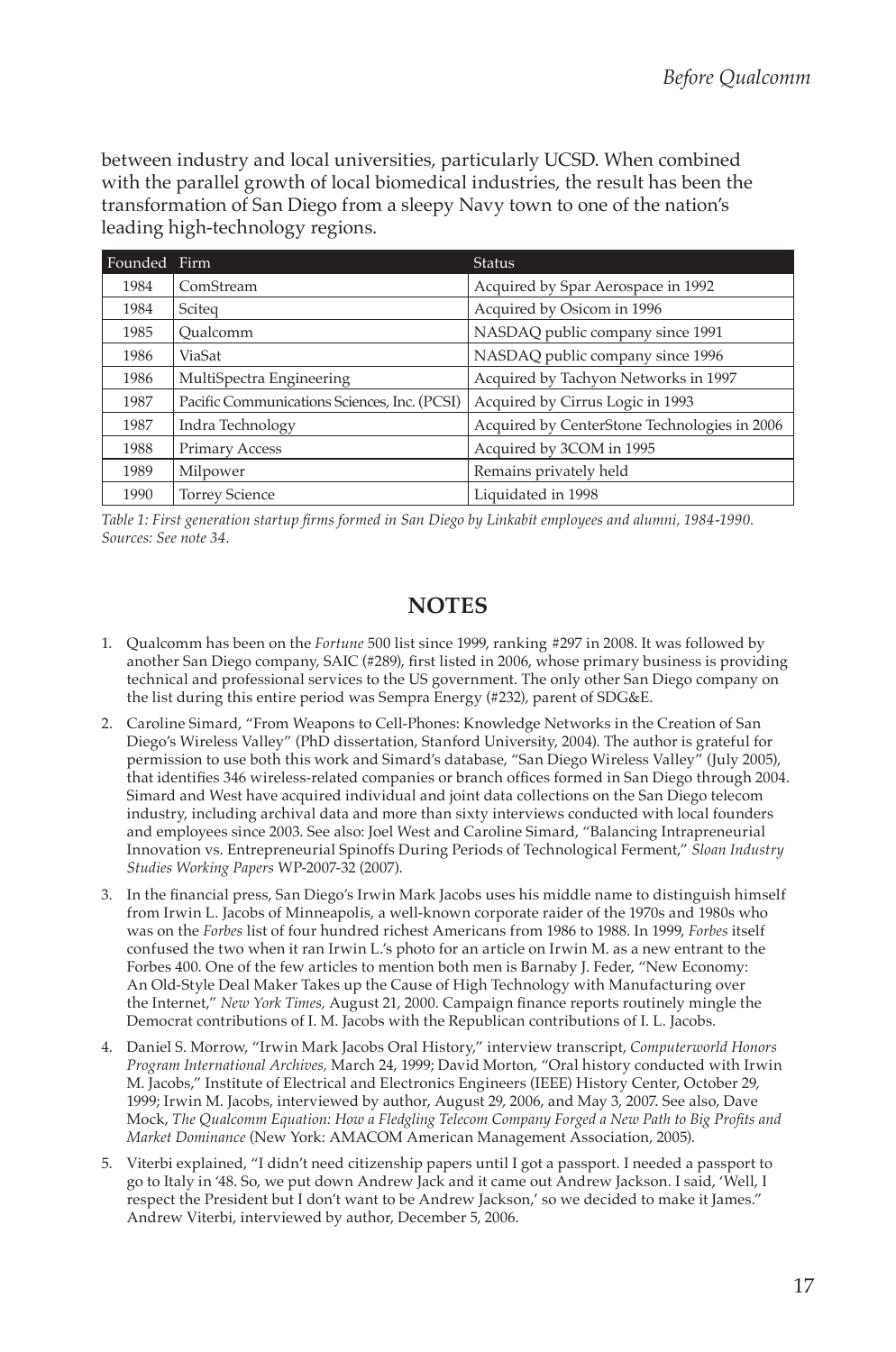- 6. Riccardo Chiaberge, *L' algoritmo di Viterbi* (Milan: Longanesi, 2000); Morton, "Oral history conducted with Andrew Viterbi"; Viterbi, interviewed by author, June 15, 2004, and December 5, 2006.
- 7. West, "Commercializing Open Science: Deep Space Communications as the Lead Market for Shannon Theory, 1960-1973," *Journal of Management Studies* 45, no. 8 (December 2008): 1506-32. Information on Shannon's role at MIT was compiled from the *MIT Tech* student newspaper, MIT course catalogs, MIT catalog of graduate theses, and the Shannon holdings at the MIT Archives.
- 8. Andrew J. Viterbi, "Error Bounds for Convolutional Codes and an Asymptotically Optimum Decoding Algorithm," *IEEE Transactions on Information Theory* 13, no. 2 (April 1967): 260-69. For a discussion of the history and impact of the Viterbi algorithm, see G. David Forney, Jr., "The Viterbi Algorithm: A Personal History," presented at Viterbi Conference, University of Southern California, March 8, 2005, revised April 29, 2005, http://arxiv.org/abs/cs/0504020v2 (accessed March 7, 2009); Andrew J. Viterbi, "A Personal History of the Viterbi Algorithm," *IEEE Signal Processing Magazine* (July 2006), 121-23, 142.
- 9. John M. Wozencraft and Irwin Mark Jacobs, *Principles of Communication Engineering* (New York: Wiley, 1965).
- 10. For information on the UCSD 's Department of Applied Electrophysics, now the Department of Electrical Engineering and Computer Science, see Nancy Scott Anderson, *An Improbable Venture: A History of the University of California, San Diego* (La Jolla: UCSD Press, 1993).
- 11. Morrow, "Irwin Mark Jacobs Oral History."
- 12. As NASA records do not establish the date of the conference, conflicting reports of the initial meeting have been published. In interviews with the three founders, one placed the conference and plane flight in 1967, one in 1968, and one did not recall the date 40 years later. However, a copy of the company's first income statement confirms the date of Linkabit's initial operations.
- 13. Leonard Kleinrock, interviewed by author, October 22, 2008. See also the Jacobs and Viterbi interviews and oral histories.
- 14. Kleinrock's early role is mentioned in Barry M. Leiner, et. al., "The Past and Future History of the Internet," *Communications of the ACM* 40, no. 2 (February 1997): 102-108.
- 15. "2005 Speaker's Bios: Jerry A. Heller," USC Viterbi School of Engineering, http://viterbi.usc.edu/ news/events/viterbi\_lecture/2005\_bios.htm (accessed March 7, 2009).
- 16. Known as Dee Coffman after her marriage, she earned a BS in business at SDSU in 1976. Coffman was one of the seven Qualcomm founders, serving as its CFO from July 1985 to February 1989, and as a board director from January 1992 to March 2007.
- 17. Shannon published his seminal paper in the *Bell System Technical Journal*: C. E. Shannon, "A Mathematical Theory of Communication" 27, *Bell System Technical Journal* (July and October, 1948): 379-423, 623-56. The paper was later published with an introduction by Warren Weaver in Shannon and Weaver, *The Mathematical Theory of Communication*, (Urbana, IL: University of Illinois Press, 1949).
- 18. Ibid.
- 19. Beginning with Claude Shannon in 1972, the IEEE Information Theory Society has given the award to thirty individuals, with the list of earliest recipients dominated by MIT and Bell Labs alumni.
- 20. Joseph Odenwalder, "Optimal Decoding of Conventional Codes" (PhD, University of California, Los Angeles, 1970); "The Sigma Family," *Scientific Data Systems* (1967), Computer History Museum archives; author's collection.
- 21. Douglas J. Mudgway, *Uplink-Downlink: A History of the NASA Deep Space Network, 1957-1997,* NASA SP-2001-4227 (Washington, D.C.: National Aeronautics and Space Administration, 2001); Mudgway, *Big Dish: Building America's Deep Space Connection to the Planets* (Gainesville: University Press of Florida, 2005).
- 22. Joseph Odenwalder, interviewed by author, October 9, 2006.
- 23. Viterbi, interviewed by author, December 6, 2006.
- 24. Gordon E. Moore, "Cramming More Components Onto Integrated Circuits," *Proceedings of the IEEE* 38 no. 8 (April 19, 1965): 114-17.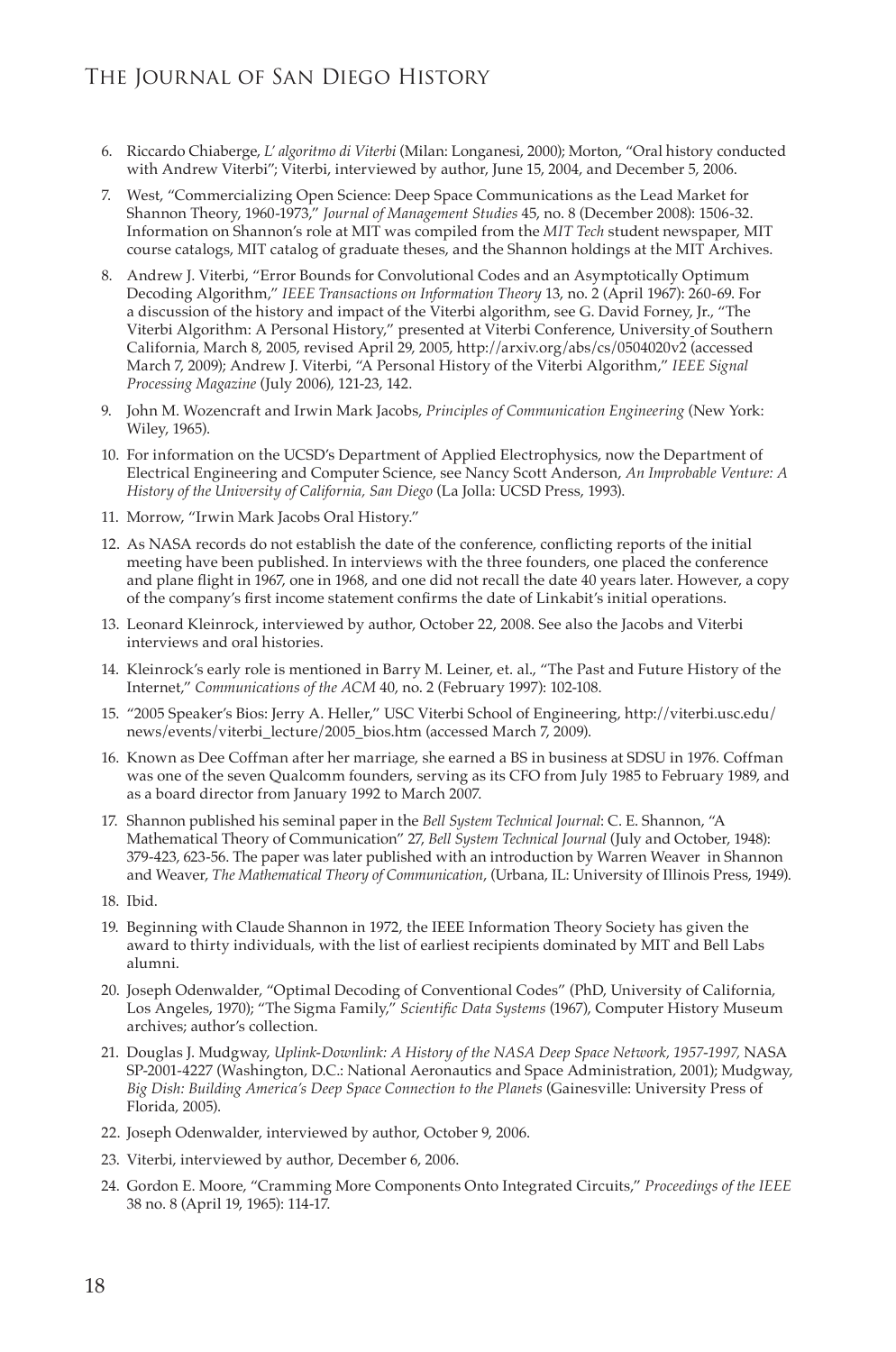- 25. The LMP and its technical design are described in Klein S. Gilhousen, "A Multi-Stack Microprocessor for Satellite Modems," delivered at the National Telecommunications Conference, San Diego, CA, December 2-4, 1974. The development of the prototype is described in a note signed by Gilhousen, part of a scrapbook presented by Linkabit employees to Jacobs in May 1985. Access to the scrapbook was graciously provided by Dr. Jacobs during an August 2006 interview.
- 26. Characteristics of Linkabit modems sold during the early 1980s—including the MD-1035A Dual Modem, MD-1094/G Tri-Modem and the MD-1093 Command Post Modem/Processor—can be found in the Andrew J. and Erna Viterbi Family Archives of the USC Libraries, specifically "M/A-COM LINKABIT, Inc., Product Information" (record ID vit-m2371) and "M/A-COM Product Information" (record ID vit-m2372), and Nicolas L. Abel, Irwin M. Jacobs, and Klein S. Gilhousen, "Built-in Test For Microprocessor Based UHF Satellite Modem," *Proceedings of the National Aerospace and Electronics Conference, Dayton, Ohio* (May 1977): 1196-99. The date of the Dual Modem can be found in Morrow, "Irwin Mark Jacobs Oral History."
- 27. The Tri-Modem was mentioned in interviews with several Linkabit alumni, in the Linkabit newsletter, *A Bit of News,* as well as the previously mentioned 1999 oral histories with Jacobs and Viterbi published by the IEEE History Center.
- 28. Martha Dennis, interviewed by author, June 22, 2006; Andrea Siedsma, "Investor's Hub: Spotlight on Martha Dennis," *UCSD Connect Newsletter,* October 20, 2004.
- 29. Early ARPANET experiments are summarized in Vinton G. Cerf, "Packet Satellite Technology Reference Sources," RFC829, Internet Engineering Task Force, November 1982.
- 30. Morrow, "Irwin Mark Jacobs Oral History," 20.
- 31. Steve Hart, CTO and cofounder of ViaSat, interviewed by author, July 3, 2008.
- 32. Jeffrey L. Rodengen and Richard F. Hubbard, *The Legend of the Titan Corporation* (Fort Lauderdale: Write Stuff Syndicate, 2002). In 2004, Titan was acquired by L-3 Communications, a 1997 spinoff of Lockheed Corporation.
- 33. Some writers confine the term "spinoff" to new firms created with the sanction of the parent company, but entrepreneurship researchers tend to use the term to refer to any firm created by former employees. Henry Chesbrough draws a distinction between a "voluntary spin-off" (decided by the parent) and non-voluntary. The latter term describes the spinoffs in this article. Chesbrough, "The Governance and Performance of Xerox's Technology Spin-Off Companies" *Research Policy* 32, no. 3 (March 2003): 403-21
- 34. Names and dates for the Linkabit spinoffs from 1983-1990 come from three sources: the author's research from trade journal articles, Internet websites, and interviews with founders of six of the eleven companies; Simard, "From Weapons to Cell-Phones: Knowledge Networks in the Creation of San Diego's Wireless Valley"; Simard, "San Diego Wireless Valley," unpublished database (July 2005); and finally the "Linkabit Tree" spreadsheet compiled by Martha Dennis, a version of which was published online at the *San Diego Union-Tribune* website in January 2008 at http://www. signonsandiego.com/news/business/images/080122linkabit.pdf (accessed March 7, 2009).
- 35. CDMA stands for Code Division Multiple Access, but it is normally referred to by its acronym.
- 36. Verizon Wireless continues to use Quacomm's CDMA technologies, combing the previous cellular license of five of the eight major local phone companies that remained after the AT&T breakup: four Baby Bells (Pacific Telesis, US West, Bell Atlantic, NYNEX) and GTE. AirTouch Communications was created in 1994 as a spinoff of the high-growth cellular and paging franchises of Pacific Telesis, acquired the US West cellular operation in 1998, and was in turn acquired in 1999 by London-based Vodafone PLC. Bell Atlantic acquired Nynex in 1997 and merged with GTE in 2000 to form Verizon Communications. Together, Verizon Communications and Vodafone combined their US operations to launch the Verizon Wireless joint venture in 2000, which continues today.
- 37. Qualcomm's 2,621 percent appreciation was listed as being the largest of all the "small and madcap stocks," i.e. those that, "Started year with market value of at least \$100 million but no more than \$5 billion." This put it well ahead of the fastest-growing large-cap stock that grew 616 percent. "Year-End Review of Markets & Finance," *The Wall Street Journal,* January 2000, R4.
- 38. Michael Kinsman, "Truly, Being Rich Is All About Change," *San Diego Union Tribune,* January 17, 2000, C1; Suzanne Woolley and Adrienne Carter, "Hitting the Jackpot," *Money* (March 2000), 92.